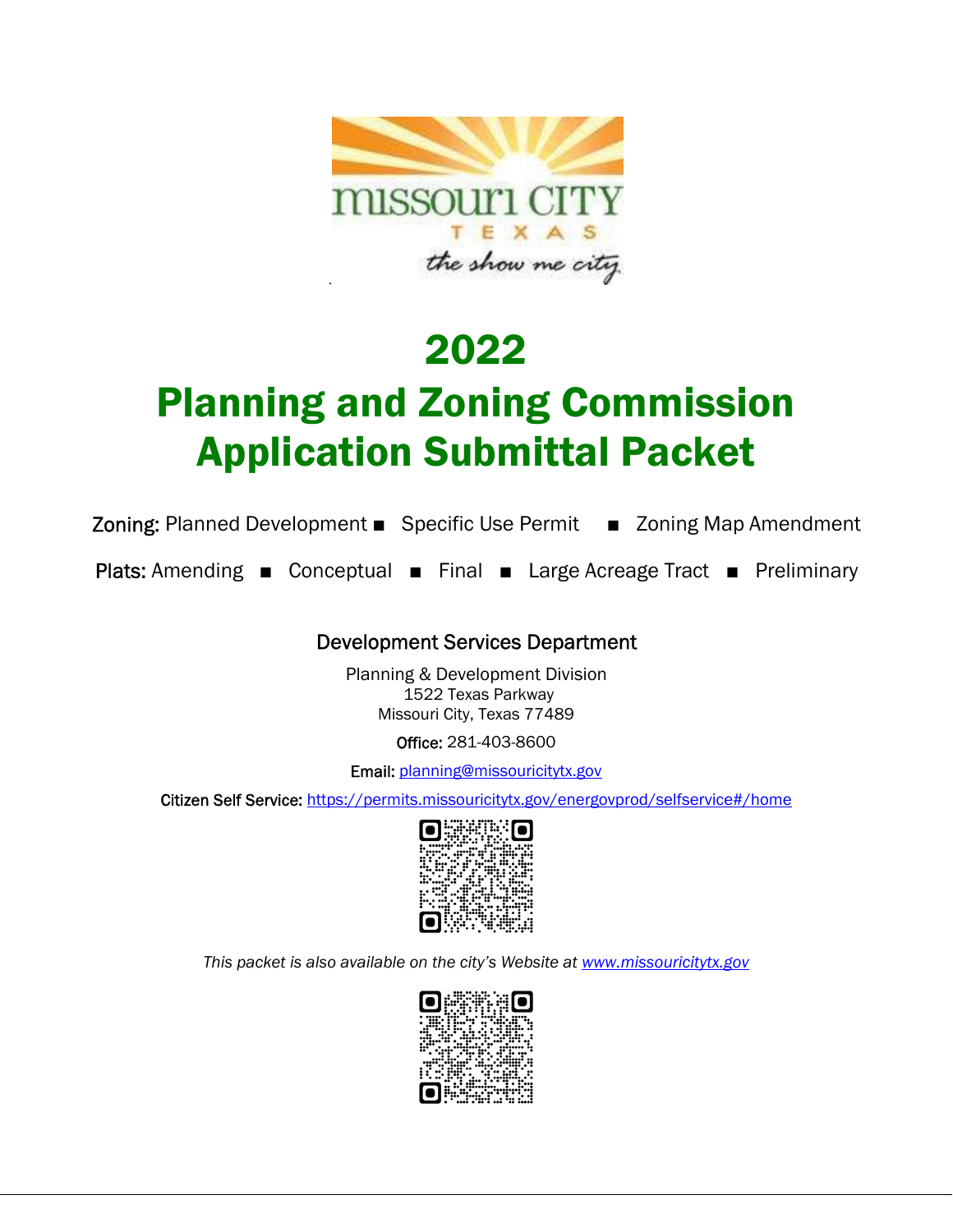

1522 Texas Parkway Missouri City, Texas 77489 281-403-8600 (Office) ■ planning@missouricitytx.gov





### *Website: Citizen Self Service:*

# **TABLE OF CONTENTS**

### **APPLICABLE SECTIONS FOR ZONING APPLICATIONS**

### **APPLICABLE SECTIONS FOR PLAT APPLICATIONS**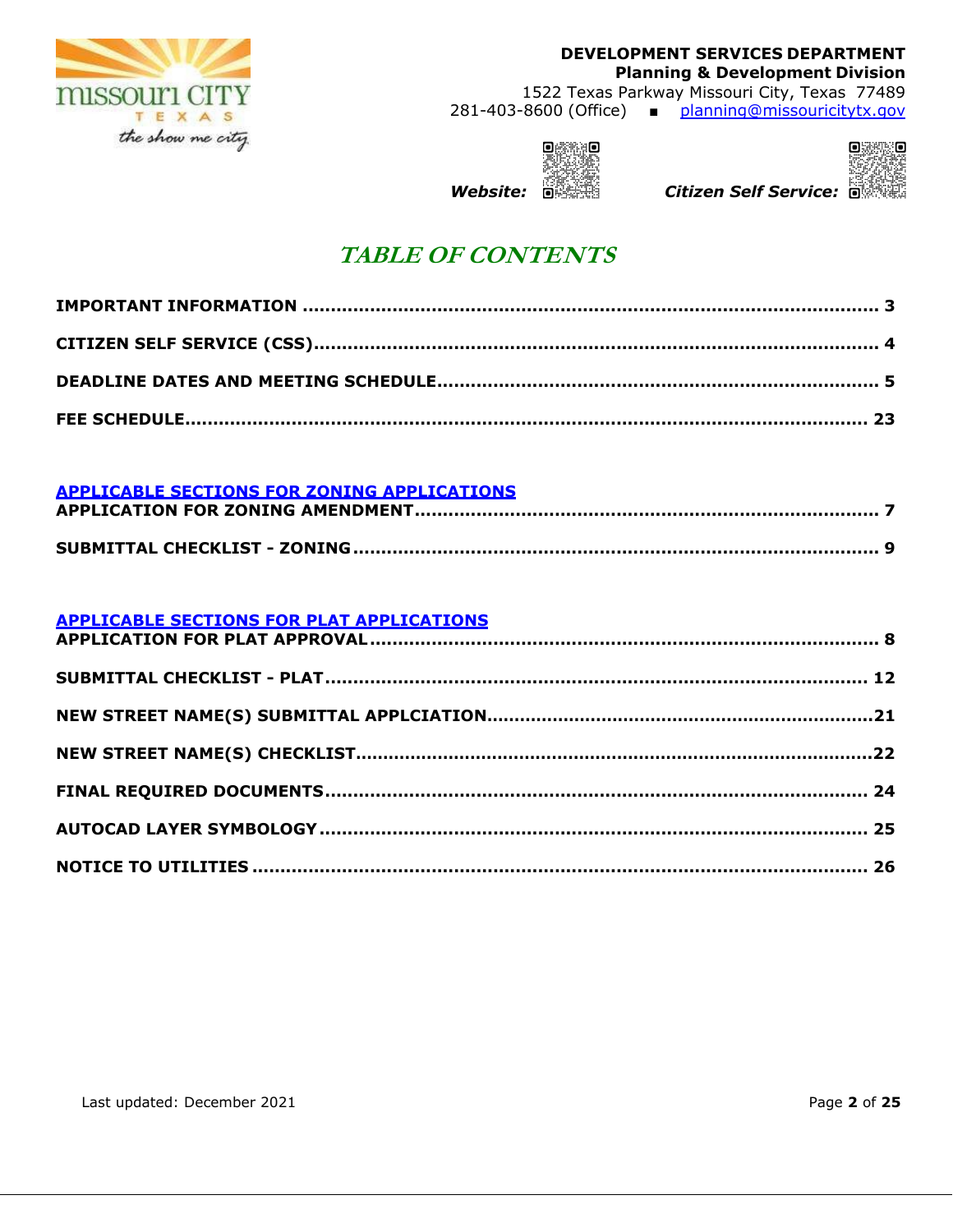

**Planning & Development Division** 

1522 Texas Parkway Missouri City, Texas 77489 281-403-8600 (Office) ■ planning@missouricitytx.gov





 *Website: Citizen Self Service:* 

# **IMPORTANT INFORMATION**

### **PRELIMINARY APPLICATION CONFERENCE**

- 1. Prior to the submission of any application, applicants must schedule a meeting with staff to discuss their project.
- 2. The request for a meeting must be made in time for the meeting to be held at least 7 business days prior to the desired submission date.
- 3. There is no charge for the initial meeting. Subsequent meetings for the same site, same development will incur a scheduling fee. See Fee Schedule.
- 4. To schedule, please contact a City Planner at (281) 403-8600.

### **APPLICATION SUBMITTALS**

*(Refer to pages 5-6 of this packet for the list of all deadline dates)* 

- 1. A completed application form, associated documents as indicated on the Schedule of Required Copies, pages 7- 8, and applicable fees, must be submitted online using Citizen Self Service on the specified submittal deadline date(s).
- 2. The city will not accept a plat application on a date other than a submittal deadline date.
- 3. An incomplete plat application will be disapproved.
- 4. A plat application, filed with the city, will be submitted to the Planning and Zoning Commission within 30 days following the submittal deadline date(s).

### **PUBLIC HEARINGS**

*(Refer to pages 5-6 of this packet for the regular meeting schedule)* 

- 1. Public hearings are required for the consideration of all zoning changes. Public hearings are held during the Planning and Zoning (P&Z) Commission and a City Council meeting.
- 2. If required, plats will be considered by the Planning and Zoning Commission through a public hearing. Plats do not go before the City Council. Applicants may call the Development Services Department at 281-403-8541 for determination of a public hearing.
- 3. Applicants or their agents are strongly encouraged to attend all public hearings and be available for questions.

### **EXTENSIONS AND MODIFICATIONS**

- 1. An applicant may request an extension after an application has been filed and at least 10 days prior to the Planning and Zoning Commission.
- 2. Minor modifications to an application that has been filed may be made up until 10 days prior to the Planning and Zoning Commission. Major modifications will be disapproved.

### **P&Z COMMISSION REPORTS AND ACTIONS**

- 1. Applicants will receive a staff response following the completeness check period. Final recommended actions will be released by the Friday prior to the P&Z meeting date.
- 2. The P&Z Commission will take the following actions on an initial plat application: **approve**, **approve with conditions**, or **disapprove**.
- 3. If an initial application is **approved with conditions** or **disapproved**, a written response application may be submitted in accordance with application submittals.
- 4. The P&Z Commission will take the following actions on a written response application: **approve** or **disapprove**.
- 5. If a written response application is **disapproved**, a new application, documents, and new plat application fees must be submitted in accordance with application submittals.

### **ONLINE SERVICES**

- 1. Citizen Self Service (CSS) may be used to apply; locate application status; pay invoices; download review comments; upload responses; and schedule inspections. Please see **page 4** for CSS information.
- 2. Visit the City's website at www.missouricitytx.gov to find additional information regarding the development review, Planning and Permitting processes

Last updated: December 2021 Page **3** of **25**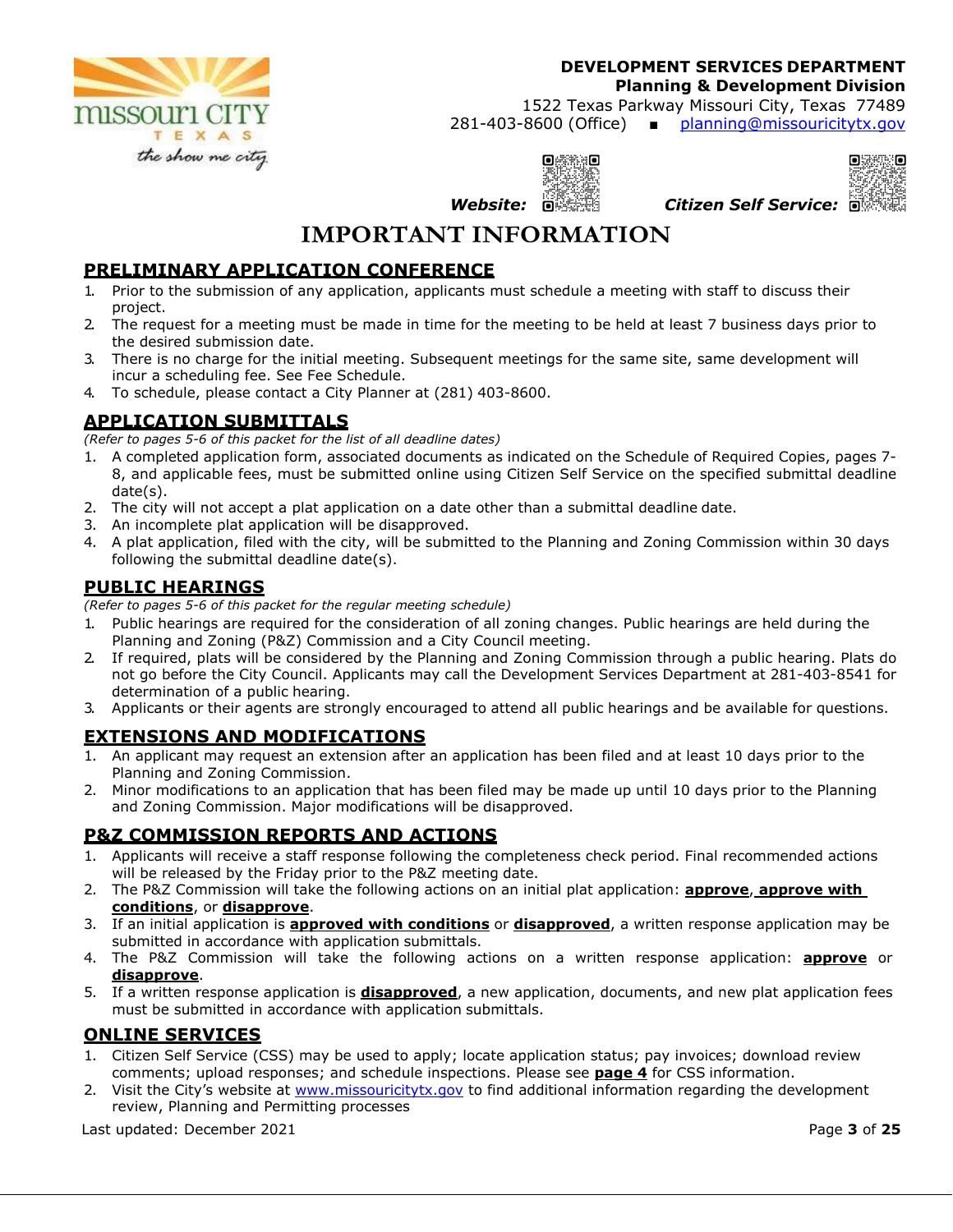

### **DEVELOPMENT SERVICES DEPARTMENT Planning & Development Division**  1522 Texas Parkway Missouri City, Texas 77489

281-403-8600 (Office) ■ planning@missouricitytx.gov

30  *Website: Citizen Self Service:* 

 $O(N)/O$ 



**CITIZEN SELF SERVICE (CSS)** 



**Citizen Self Service** (CSS) is the city's online development portal. The following services can be completed online:

- ❖ Apply for Plans & Permits
- \* Review application details and statuses
- **\*** Pay invoices
- **EXECUTE:** Download review comments
- \* Upload documents and plans
- \* Request inspections

Additional features available through CSS include a map that can be used to locate development activity within the city and its extraterritorial jurisdiction (ETJ); as well as a calendar which can include pertinent dates (i.e. – required meetings/public hearings; scheduled inspections) for projects.

An account, including a user name, full name, and email address must be created in order to utilize CSS. The information included in the account must match the contact information included on the applicable development application. The city will assign a Development Review Coordinator and/or the Planning Technician as the city's contact for each project.

For questions, concerns, or help using CSS, please contact the Planning & Development Division at planning@missouricitytx.gov.

Last updated: December 2021 Page **4** of **25**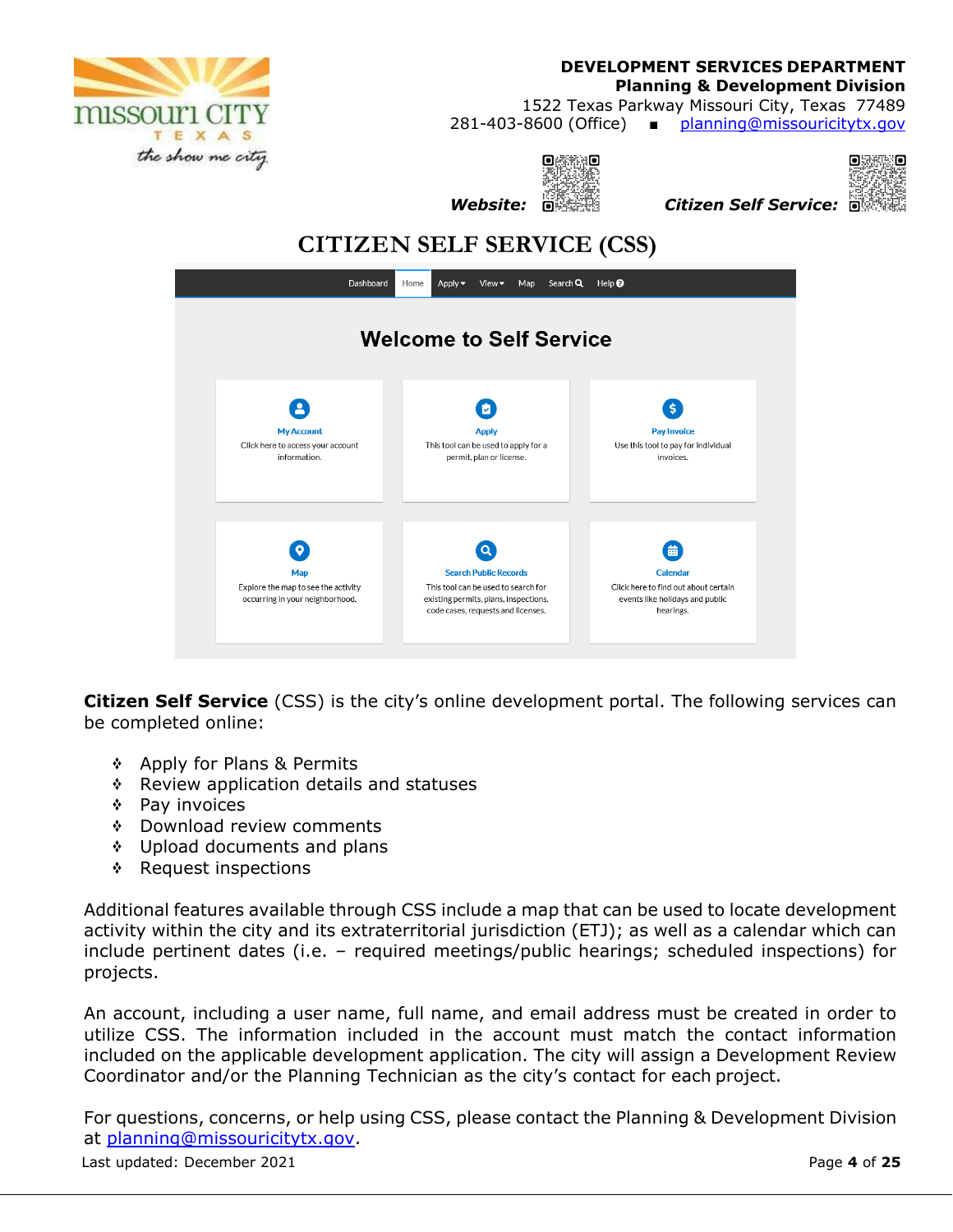

# **SUBMITTAL DEADLINE DATES AND REGULAR MEETING SCHEDULE**

| <b>Zoning Amendment</b><br><b>Application Submittal</b><br><b>Date</b> | <b>Plat Application</b><br><b>Submittal Date</b><br><b>(Initial Application</b><br>Only) | <b>Plat Application</b><br><b>Submittal Date (Minor</b><br><b>Modification deadline</b><br><b>/Written Response</b><br><b>Applications Only)</b> | <b>Planning and Zoning</b><br><b>Commission</b><br><b>AGENDA/HEARING</b><br><b>DATE</b> | <b>Parks Board Hearing</b><br>Date, as applicable | <b>City Council Hearing</b><br>Date, as applicable<br>(1st Reading of<br><b>Ordinance</b> ) | <b>City Council Agenda</b><br>Date, as applicable<br>(2nd Reading of<br><b>Ordinance)</b> |
|------------------------------------------------------------------------|------------------------------------------------------------------------------------------|--------------------------------------------------------------------------------------------------------------------------------------------------|-----------------------------------------------------------------------------------------|---------------------------------------------------|---------------------------------------------------------------------------------------------|-------------------------------------------------------------------------------------------|
|                                                                        |                                                                                          |                                                                                                                                                  |                                                                                         |                                                   |                                                                                             |                                                                                           |
|                                                                        |                                                                                          |                                                                                                                                                  |                                                                                         |                                                   |                                                                                             |                                                                                           |
|                                                                        | March 17-18, 2022                                                                        | April 1, 2022                                                                                                                                    | April 13, 2022                                                                          | April 7, 2022                                     | May 16, 2022                                                                                | June 6, 2022                                                                              |
| March 17-18, 2022                                                      | April 14, 18, 2022                                                                       | April 29, 2022                                                                                                                                   | May 11, 2022                                                                            | May 5, 2022                                       | June 20, 2022                                                                               | July 5, 2022                                                                              |
| April 14-15, 2022                                                      | May 12-13, 2022                                                                          | May 27, 2022                                                                                                                                     | June 8, 2022                                                                            | June 2, 2022                                      | July 18, 2022                                                                               | August 1, 2022                                                                            |
| May 12-13, 2022                                                        | June 16-17, 2022                                                                         | July 1, 2022                                                                                                                                     | July 13, 2022                                                                           | July 7, 2022                                      | August 15, 2022                                                                             | September 6, 2022                                                                         |
| June 16-17, 2022                                                       | July 14-15, 2022                                                                         | July 29, 2022                                                                                                                                    | August 10, 2022                                                                         | August 4, 2022                                    | September 19, 2022                                                                          | October 3, 2022                                                                           |
| July 14-15, 2022                                                       | August 18-19, 2022                                                                       | September 2, 2022                                                                                                                                | September 14, 2022                                                                      | September 1, 2022                                 | October 17, 2022                                                                            | November 7, 2022                                                                          |
| August 18-19, 2022                                                     | September 15-16, 2022                                                                    | September 30, 2022                                                                                                                               | October 12, 2022                                                                        | October 6, 2022                                   | November 21, 2022                                                                           | December 5, 2022                                                                          |
| September 15-16, 2022                                                  | October 13-14, 2022                                                                      | October 28, 2022                                                                                                                                 | November 9, 2022                                                                        | November 3, 2022                                  | December 19, 2022                                                                           | January 3, 2022                                                                           |
| October 13-14, 2022                                                    | November 17-18, 2022                                                                     | December 2, 2022                                                                                                                                 | December 14, 2022                                                                       | December 1, 2022                                  | January 17, 2023                                                                            | February 6, 2023                                                                          |
| November 17-18, 2022                                                   | December 15-16, 2022                                                                     | December 30, 2022                                                                                                                                | January 11, 2023                                                                        | January 5, 2023                                   | February 20, 2023                                                                           | March 6, 2023                                                                             |
| December 15-16, 2022                                                   | January 12-13, 2023                                                                      | January 27, 2023                                                                                                                                 | <b>February 8, 2023</b>                                                                 | February 2, 2023                                  | March 20, 2023                                                                              | April 3, 2023                                                                             |
| January 12-13, 2023                                                    | February 9-10, 2023                                                                      | February 24, 2023                                                                                                                                | March 8, 2023                                                                           | March 2, 2023                                     | April 17, 2023                                                                              | May 1, 2023                                                                               |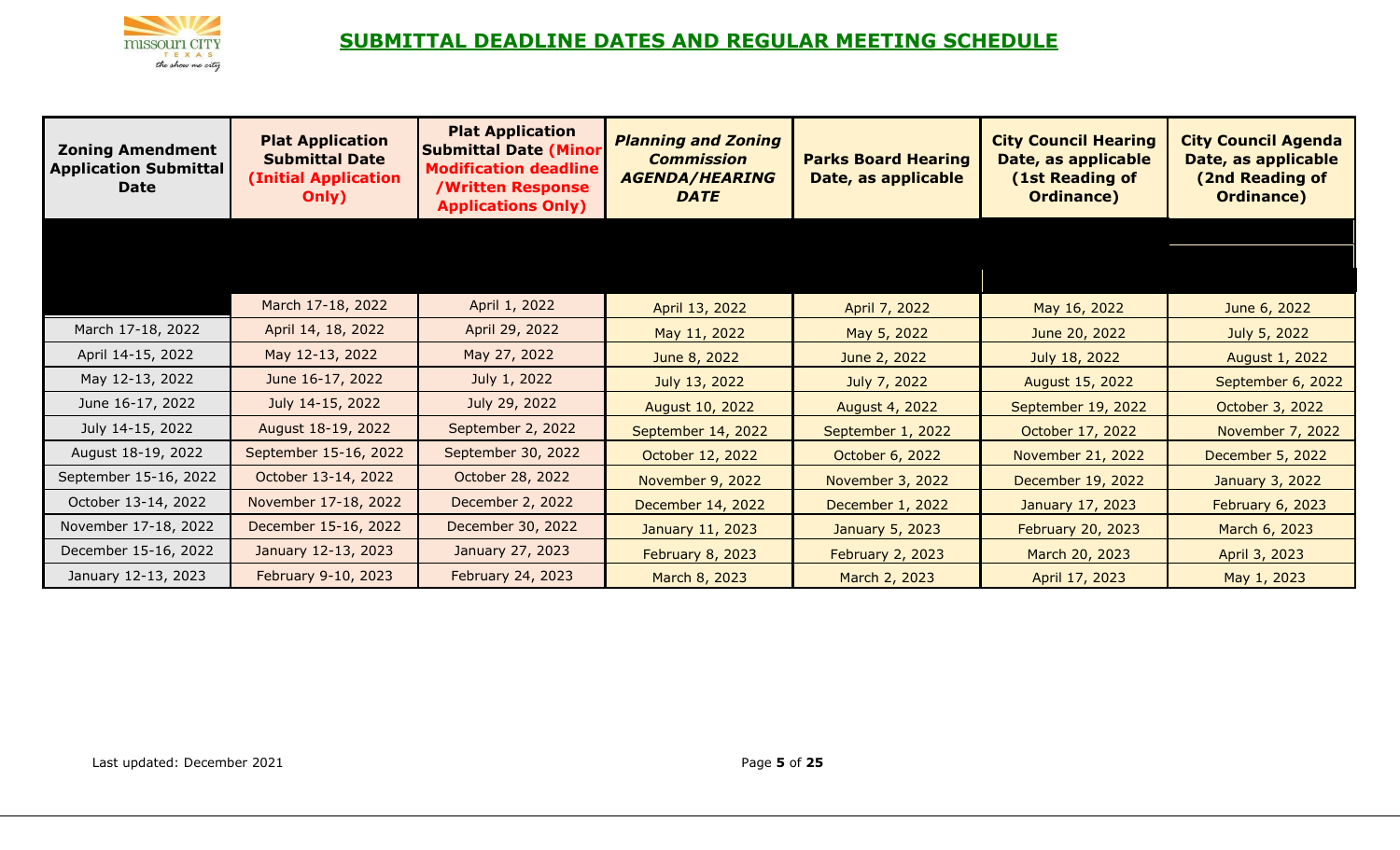

1522 Texas Parkway Missouri City, Texas 77489 281-403-8600 (Office) ■ planning@missouricitytx.gov

**Website: Citizen Self Service:**





# **APPLICATION FOR ZONING AME NDME NT**

*A complete application for zoning amendment must be accompanied by an application checklist, associated documents and applicable fee. By submitting this application you are permitting the City to enter the property in order to post/remove public notice signs or for any other purpose as may be necessary to process the application.* 

### **Application Type:**

**□ ZONING MAP AMENDMENT** 

**□ PD PLANNED DEVELOPMENT** 

**□ SUP, SPECIFIC USE PERMIT** 

**□ EXISTING SUP OR PD AMENDMENT**

**1. PROJECT NAME:** 

| 2. ADDRESS OR PROPERTY DESCRIPTION:      |                                                   |                                                                                      |        |                        |        |              |
|------------------------------------------|---------------------------------------------------|--------------------------------------------------------------------------------------|--------|------------------------|--------|--------------|
| 3. APPLICANT NAME:                       |                                                   |                                                                                      |        |                        |        |              |
| <b>MAILING ADDRESS:</b>                  |                                                   |                                                                                      |        |                        |        |              |
| PHONE NO.:                               |                                                   | EMAIL:                                                                               |        |                        |        |              |
| WRITTEN AUTHORIZATION WITH APPLICATION.) |                                                   | 4. STATUS OF APPLICANT (SELECT ONE): (IF OTHER THAN PROPERTY OWNER, SUBMIT CERTIFIED |        |                        |        |              |
| $\Box$ PROPE                             |                                                   | $\Box$ ATTORNEY                                                                      |        | $\Box$ OTHER           |        |              |
| RTY                                      |                                                   | $\Box$ TRUSTEE                                                                       |        |                        |        |              |
| <b>OWNE</b><br>R.                        |                                                   |                                                                                      |        |                        |        |              |
| $\Box$ AGENT                             |                                                   |                                                                                      |        |                        |        |              |
|                                          |                                                   | 5. PROPERTY OWNER NAME (IF DIFFERENT THAN APPLICANT):                                |        |                        |        |              |
| MAILING ADDRESS:                         |                                                   |                                                                                      |        |                        |        |              |
| PHONE NO.:                               |                                                   | EMAIL:                                                                               |        |                        |        |              |
|                                          | 6. PROPOSED ZONING DISTRICT (SELECT ONE OR MORE): |                                                                                      |        |                        |        |              |
| <b>GENERAL</b>                           | <b>RESIDENTIAL:</b>                               |                                                                                      |        | <b>NONRESIDENTIAL:</b> |        |              |
| SD<br>П                                  | $\Box$ R                                          | $\Box$ R-4                                                                           | $\Box$ | LC.                    | $\Box$ | $LC-4$       |
|                                          |                                                   |                                                                                      | $\Box$ | LC-O                   | $\Box$ | <b>BP</b>    |
| <b>SUP</b>                               | $\Box$ R-1                                        | $\Box$ R-5                                                                           | $\Box$ | $LC-1$                 | $\Box$ | $\mathbf{I}$ |
|                                          | $\Box$ R-1-A                                      | $\Box$ R-6                                                                           | $\Box$ | $LC-2$                 | $\Box$ | <b>CF</b>    |
| PD<br>$\mathsf{L}$                       | $\Box$ R-2                                        | $\Box$ MF-1                                                                          | $\Box$ | $LC-3$                 |        |              |
|                                          | $\Box$ R-3                                        | $\Box$ MF-2                                                                          |        |                        |        |              |
|                                          |                                                   | $\Box$ MH                                                                            |        |                        |        |              |
| 7. TOTAL ACREAGE:                        |                                                   |                                                                                      |        |                        |        |              |
|                                          |                                                   |                                                                                      |        |                        |        |              |

Print Name of Applicant **Prince Applicant** Print Name of Property Owner

Last updated: December 2021 **Page 6** of 25 Signature of Applicant Signature of Property Owner, Agent or Attorney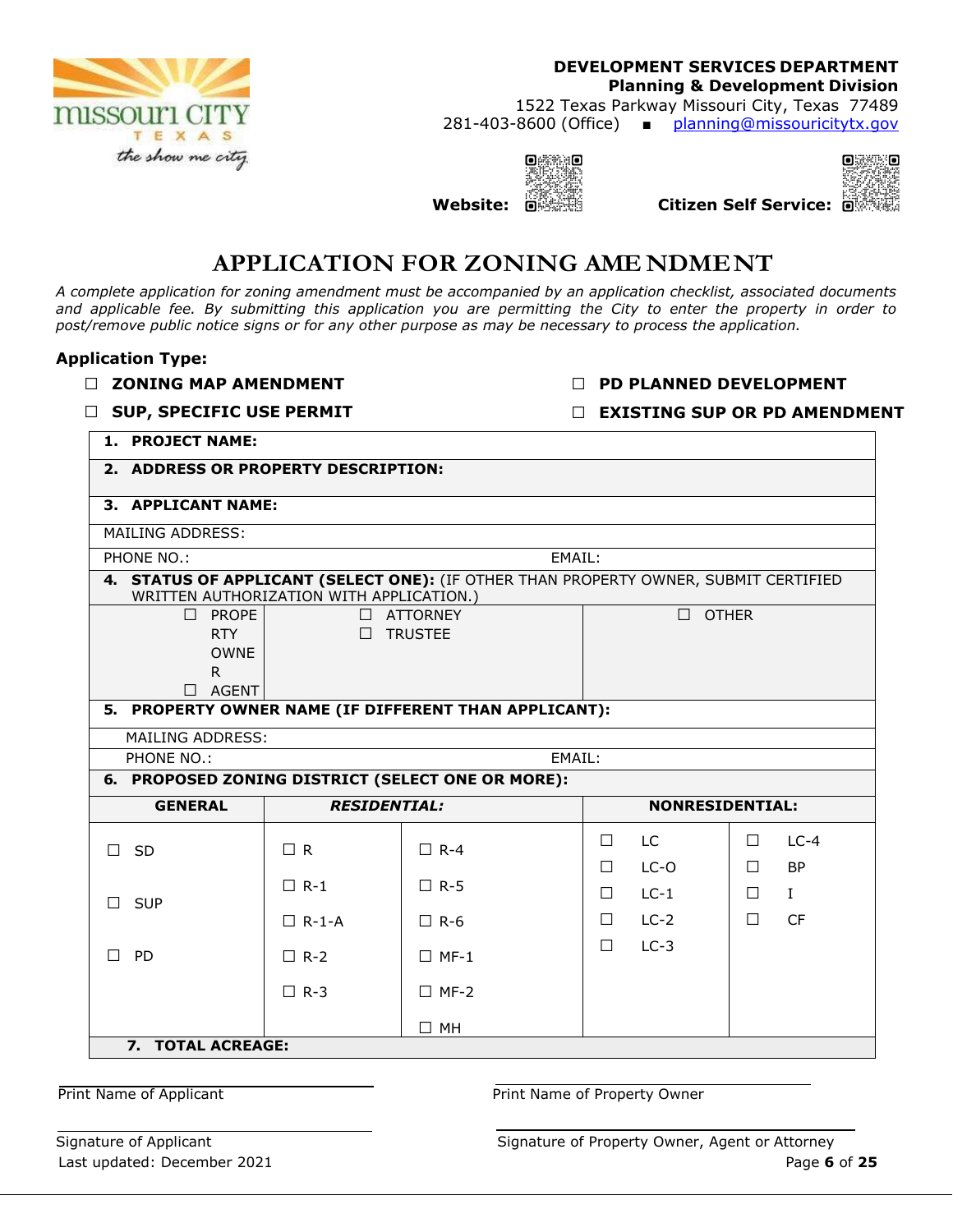

1522 Texas Parkway Missouri City, Texas 77489 281-403-8600 (Office) ■ planning@missouricitytx.gov

 $O(\frac{1}{2}N)/O$ 3



**Website: Citizen Self Service:**

# **APPLICATION FOR PLAT APPROVAL**

(Initial Applications Only)

*A complete application for plat approval must be accompanied by an application checklist, associated documents and applicable fee.* 

### **Application Type:**

| $\Box$ AMENDING PLAT |
|----------------------|
| CONCEPTUAL PLAN      |

**□ FINAL PLAT (INCLUDING REPLAT)** 

**□ LARGE ACREAGE PLAT** 

**□ PRELIMINARY PLAT**

| 1. | <b>NAME OF PLAT:</b>                                                                 |                                 |          |         |                                     |
|----|--------------------------------------------------------------------------------------|---------------------------------|----------|---------|-------------------------------------|
| 2. | NAME OF CONCEPTUAL PLAN OR PRELIMINARY PLAT THAT PRECEDES THIS PLAT (IF APPLICABLE): |                                 |          |         |                                     |
|    | 3. APPLICANT NAME:                                                                   |                                 |          |         |                                     |
|    | <b>MAILING ADDRESS:</b>                                                              |                                 |          |         |                                     |
|    | PHONE NO.:                                                                           |                                 | EMAIL:   |         |                                     |
|    | 4. PROPERTY OWNER NAME (IF COMPANY OR CORPORATION, LIST CHIEF OFFICER:               |                                 |          |         |                                     |
|    | <b>MAILING ADDRESS:</b>                                                              |                                 |          |         |                                     |
|    | <b>PHONE NO.:</b>                                                                    |                                 | EMAIL:   |         |                                     |
|    | 5. IS PLAT LOCATED INSIDE THE CITY LIMITS OR CITY'S ETJ (SELECT ONE):                |                                 |          |         |                                     |
|    | $\Box$ CITY LIMITS                                                                   |                                 | ETJ<br>П |         |                                     |
| 6. | <b>LAND DISTRIBUTION (IN ACRES)</b>                                                  |                                 |          |         |                                     |
|    | PRIVATE STREETS:                                                                     | <b>PUBLIC STREETS:</b>          |          |         | RESIDENTIAL LOTS:                   |
|    | LAKES/PONDS (NON-                                                                    | IRRIGATION/DRAINAGE             |          |         | RECREATIONAL USES:                  |
|    | RECREATIONAL):<br>UTILITY EASEMENTS:                                                 | CANALS:<br>PUBLIC PARKLAND:     |          |         | <b>TOTAL ACREAGE:</b>               |
|    | 7. NUMBER OF SECTIONS:                                                               | <b>BLOCKS:</b>                  | LOTS:    |         | <b>RESERVES:</b>                    |
|    | 8. TYPE OF STREETS (SELECT ONE):                                                     |                                 |          |         |                                     |
|    |                                                                                      |                                 |          |         |                                     |
|    | $\Box$ PUBLIC<br>9. TYPE OF WATER/SANITARY SYSTEM (SELECT ONE):                      |                                 | PRIVATE  |         | <b>COMBINATION</b>                  |
|    |                                                                                      |                                 |          |         |                                     |
|    | <b>PUBLIC</b><br>П                                                                   |                                 | PRIVATE  |         | П<br>COMBINATION                    |
|    | 10. MUNICIPAL UTILITY DISTRICT OR PUBLIC IMPROVEMENT DISTRICT:                       |                                 |          |         |                                     |
|    | $\Box$ CITY SERVICE AREA - MUSTANG BAYOU                                             | $\Box$ FORT BEND COUNTY MUD #42 |          | $\Box$  | FORT BEND COUNTY MUD #115           |
|    | $\Box$ CITY SERVICE AREA - NORTHEAST OYSTER<br><b>CREEK</b>                          | MEADOWCREEK MUD                 |          | $\perp$ | FORT BEND COUNTY MUD #129           |
|    | $\Box$ NO MUD                                                                        | THUNDERBIRD UTILITY DISTRICT    |          | $\Box$  | FORT BEND COUNTY MUD #149           |
|    | HARRIS COUNTY WC & ID - FONDREN ROAD                                                 | FORT BEND COUNTY MUD #46        |          | $\Box$  | MISSOURI CITY MANAGEMENT DISTRICT 1 |
|    | $\Box$ HARRIS COUNTY MUD #122                                                        | PALMER PLANTATION MUD #1        |          | $\Box$  | MISSOURI CITY MANAGEMENT DISTRICT 2 |
|    |                                                                                      | PALMER PLANTATION MUD #2        |          | $\Box$  | SIENNA MANAGEMENT DISTRICT          |
|    | $\Box$ SOUTHWEST HARRIS COUNTY MUD #1                                                | FORT BEND COUNTY MUD #47        |          | $\Box$  | SIENNA MUD                          |
|    | $\Box$ BLUE RIDGE WEST MUD                                                           | FORT BEND COUNTY MUD #48        |          | $\Box$  | FIRST COLONY LID                    |
|    | $\Box$ FORT BEND COUNTY WC & ID #2                                                   |                                 |          |         |                                     |
|    | $\Box$ FORT BEND COUNTY MUD #26                                                      | FORT BEND COUNTY MUD #49        |          | $\perp$ | FORT BEND LID #15 / #19             |
|    | U QUAIL VALLEY UTILITY DISTRICT                                                      | FORT BEND COUNTY MUD #4         |          | $\Box$  | <b>SIENNA LIDW</b>                  |
|    | Last updated: December 2021                                                          |                                 |          |         | Page 7 of 25                        |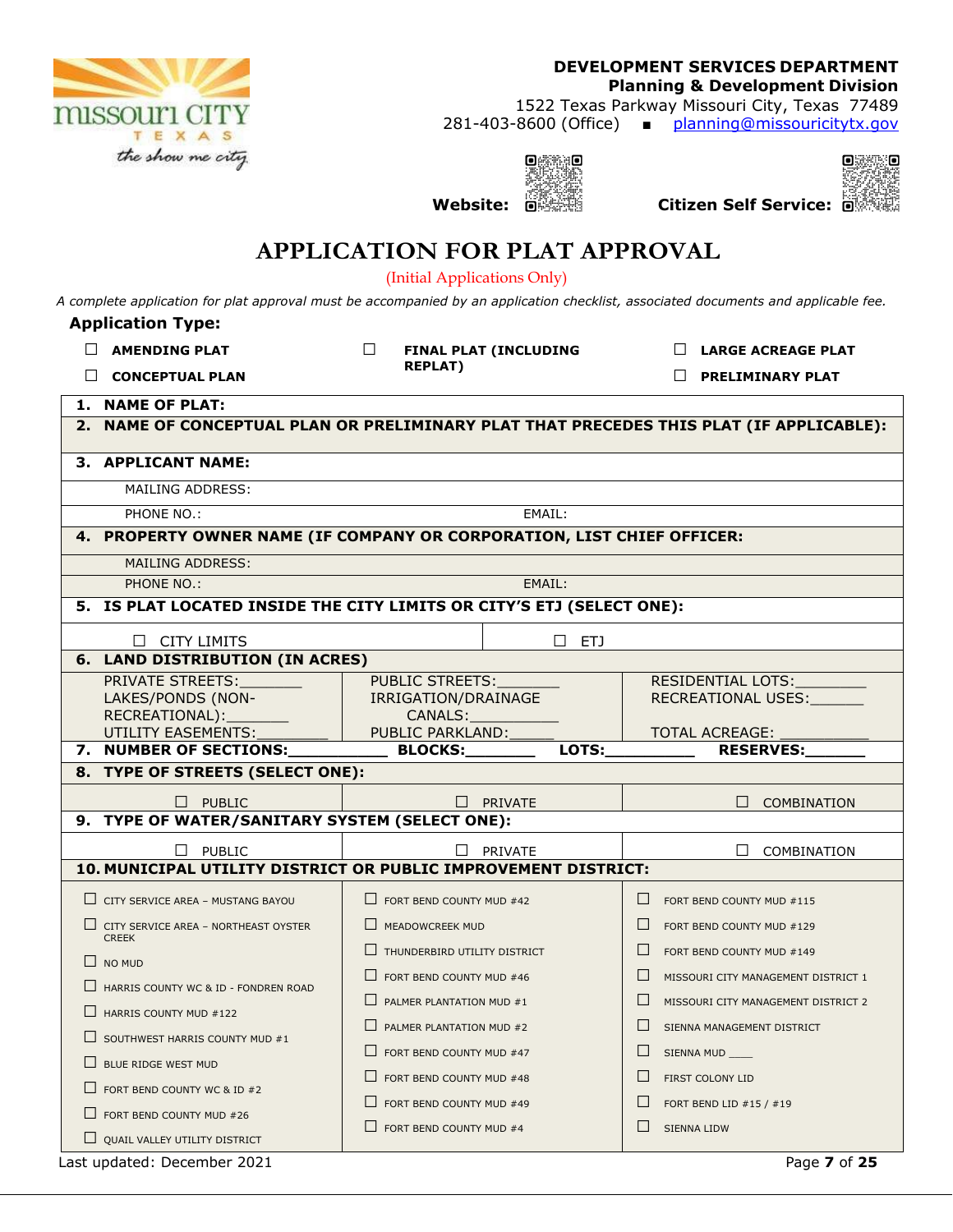

### **DEVELOPMENT SERVICES DEPARTMENT Planning & Development Division**  1522 Texas Parkway Missouri City, Texas 77489 281-403-8600 (Office) ■ planning@missouricitytx.gov

 $O(\frac{1}{2}N)/O$ **Website: Citizen Self Service:**



**SUBMITTAL CHE CKLIST - ZONING**

| <b>PROJECT NAME:</b>                                                  |                                     |
|-----------------------------------------------------------------------|-------------------------------------|
| <b>APPLICATION TYPE</b><br>(SEE TABLES BELOW FOR SCHEDULE OF REQUIRED | <b>ZONING MAP AMENDMENT</b>         |
| COPIES)                                                               | <b>SUP, SPECIFIC USE PERMIT</b>     |
|                                                                       | <b>PD PLANNED DEVELOPMENT</b>       |
|                                                                       | <b>EXISTING SUP OR PD AMENDMENT</b> |
| <b>APPLICANT NAME</b>                                                 |                                     |
| <b>PROJECT PLANNER (TO BE COMPLETED BY STAFF)</b>                     |                                     |
| <b>APPLICATION SUBMITTAL DATE (TO BE COMPLETED BY STAFF)</b>          |                                     |
| P&Z MEETING DATE (TO BE COMPLETED BY STAFF)                           |                                     |
| <b>APPLICATION STATUS (TO BE COMPLETED BY</b><br>STAFF)               | <b>COMPLETE</b><br>$\Box$           |
|                                                                       | <b>INCOMPLETE</b>                   |

An application for a zoning amendment must include the following:

## **Schedule of Required Copies**

| <b>Table 1. All Applications</b> |                                                                                                                                             |                                                     |  |
|----------------------------------|---------------------------------------------------------------------------------------------------------------------------------------------|-----------------------------------------------------|--|
|                                  | <b>Information/Document Required</b>                                                                                                        | <b>NOTES/COMMENTS (TO BE COMPLETED</b><br>BY STAFF) |  |
| <b>Staff Complete</b>            | <b>Applicant Complete</b>                                                                                                                   |                                                     |  |
| П                                | $\Box$ Completed zoning amendment<br>application form                                                                                       |                                                     |  |
| П                                | $\Box$ Application fee paid                                                                                                                 |                                                     |  |
| П                                | <b>Plat reference or a metes and</b><br><b>bounds description</b> (Signed and<br>sealed by surveyor or registered<br>professional engineer) |                                                     |  |
| П                                | $\Box$ Current tax certificates or<br><b>receipts</b> (City, County, School<br>District, MUD, LID)                                          |                                                     |  |
| П                                | <b>Statement of ownership listing</b><br>each owner                                                                                         |                                                     |  |
| П                                | Traffic Impact worksheet, if<br>$\Box$<br>applicable                                                                                        |                                                     |  |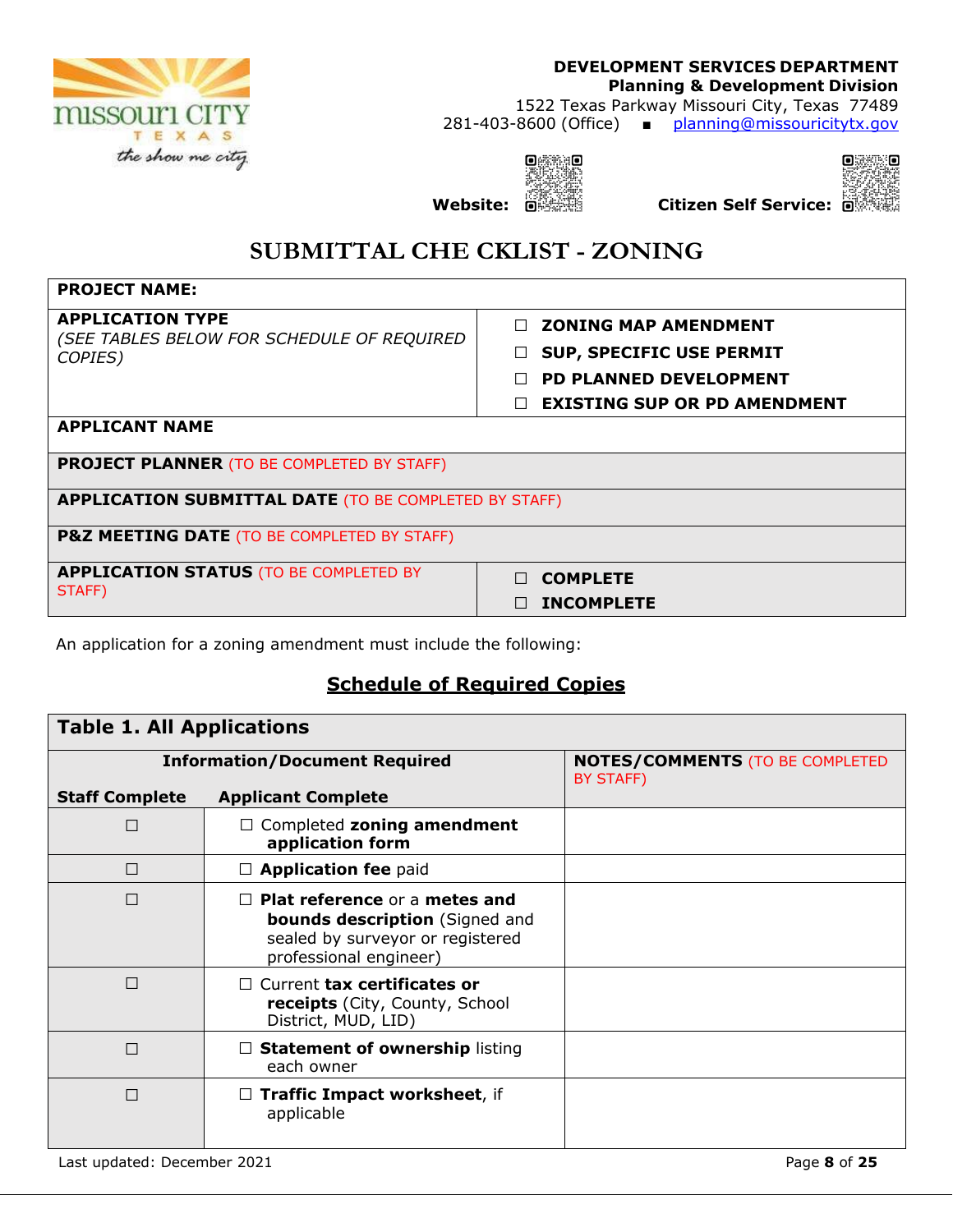

### **Planning & Development Division**

1522 Texas Parkway Missouri City, Texas 77489 281-403-8600 (Office) ■ planning@missouricitytx.gov

 $Q$  and J **Website: Citizen Self Service:**



| $\Box$ Photometric Plan including<br>proposed exterior lighting (location,<br>height, intensity, and design), if<br>applicable |  |
|--------------------------------------------------------------------------------------------------------------------------------|--|
| $\Box$ Noise level decibels at property<br>lines, if external amplification of<br>sound proposed                               |  |
| $\Box$ Sight distance analysis, if<br>applicable                                                                               |  |

|                       | <b>Table 2. SUP, PD Applications</b>                                                                                                                                                                                |                                                     |
|-----------------------|---------------------------------------------------------------------------------------------------------------------------------------------------------------------------------------------------------------------|-----------------------------------------------------|
|                       | <b>Information/Document Required</b>                                                                                                                                                                                | <b>NOTES/COMMENTS (TO BE COMPLETED</b><br>BY STAFF) |
| <b>Staff Complete</b> | <b>Applicant Complete</b>                                                                                                                                                                                           |                                                     |
| $\Box$                | $\Box$ All items from Table 1                                                                                                                                                                                       |                                                     |
| $\Box$                | $\Box$ Proof of unified ownership or<br>control of all of the property within<br>the PD district or proof of notice to<br>all of the other property owners<br>within the PD district (PD<br>Amendment applications) |                                                     |
| $\Box$                | $\Box$ Site Plan (See Table 3 for required<br>content)                                                                                                                                                              |                                                     |
| $\Box$                | Draft deed restrictions                                                                                                                                                                                             |                                                     |
| $\Box$                | <b>Development schedule indicating</b><br>$\Box$<br>the approximate construction start<br>date and rate of construction.<br>Include phases, if applicable.                                                          |                                                     |
| $\Box$                | $\Box$ Color elevations, if applicable                                                                                                                                                                              |                                                     |
| $\Box$                | $\Box$ Additional information to assist in<br>the evaluation and review of the<br>application (Please list the<br>information provided below)                                                                       |                                                     |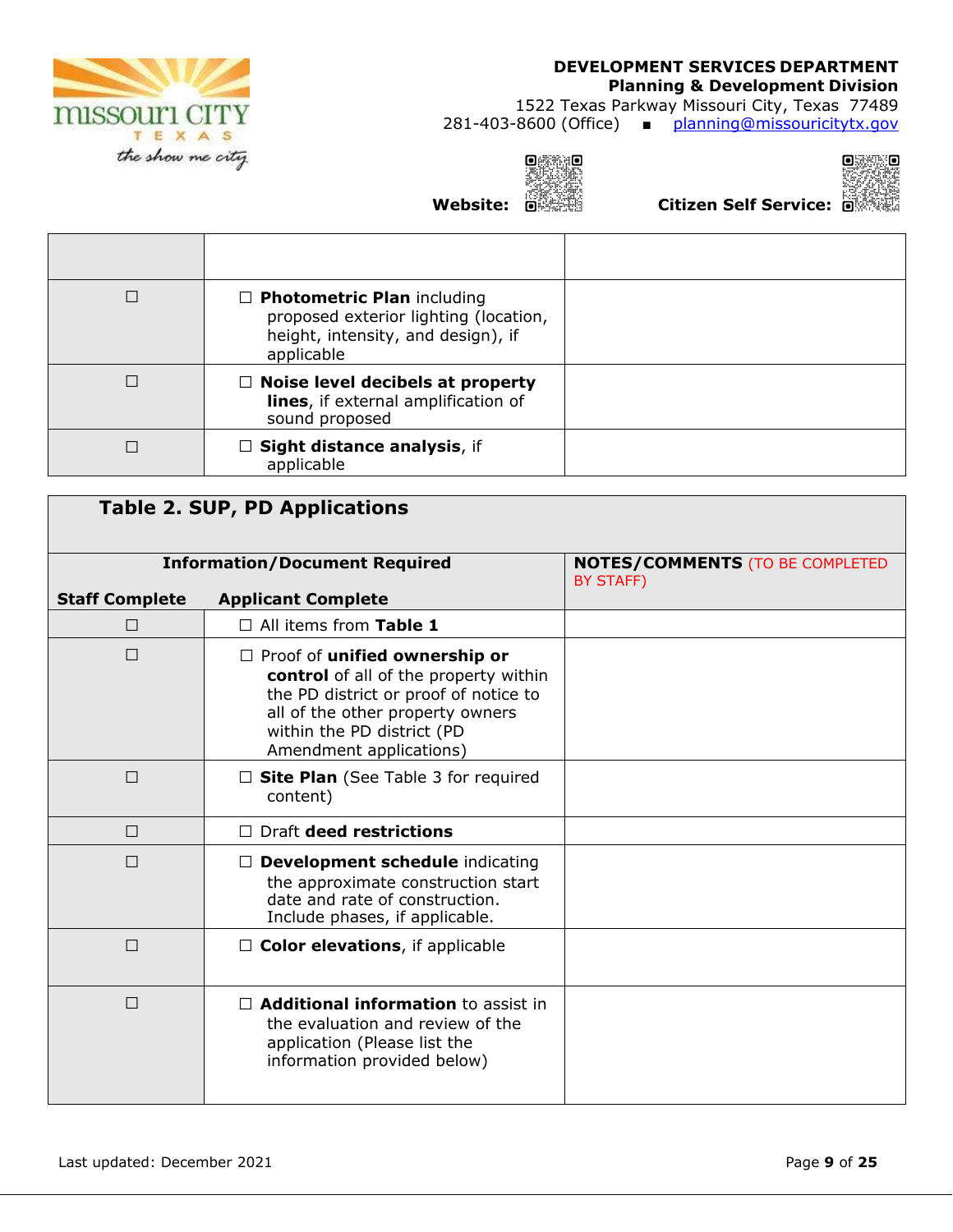

1522 Texas Parkway Missouri City, Texas 77489 281-403-8600 (Office) ■ planning@missouricitytx.gov

 $Q$  and Ā الكريمية:<br>**Website: Citizen Self Service: C**itizen Self Service: الشخصية



|        | Table 3. Site Plans (Form and content), Color Elevations                                                                        |
|--------|---------------------------------------------------------------------------------------------------------------------------------|
| П      | Scale, north arrow, name and address of design professional provided<br>$\Box$                                                  |
| П      | Existing and proposed buildings and structures provided<br>⊔                                                                    |
| П      | $\Box$ Off-street parking areas shown                                                                                           |
| П      | Landscaping and required yard and other open space<br>Ц                                                                         |
| П      | Loading and service areas, dumpster location including screening method<br>ш<br>shown                                           |
| П<br>П | Curb cuts, driveway, sidewalk and queuing areas shown<br>U.                                                                     |
|        | Mechanical equipment screening shown<br>$\Box$                                                                                  |
| П      | Sign locations including area, dimensions, design and materials provided<br>П                                                   |
| П      | Existing and proposed landscaping shown<br>$\Box$                                                                               |
| П<br>П | Streets (including widths), driveways, buildings and other structures within 200<br>$\Box$<br>feet of every property line shown |
| П      | Names of adjacent subdivisions within 200 feet of every property line shown<br>$\Box$                                           |
|        | Fencing material and location provided<br>$\Box$                                                                                |
|        | All sides of principal and accessory buildings and structures shown<br>⊔                                                        |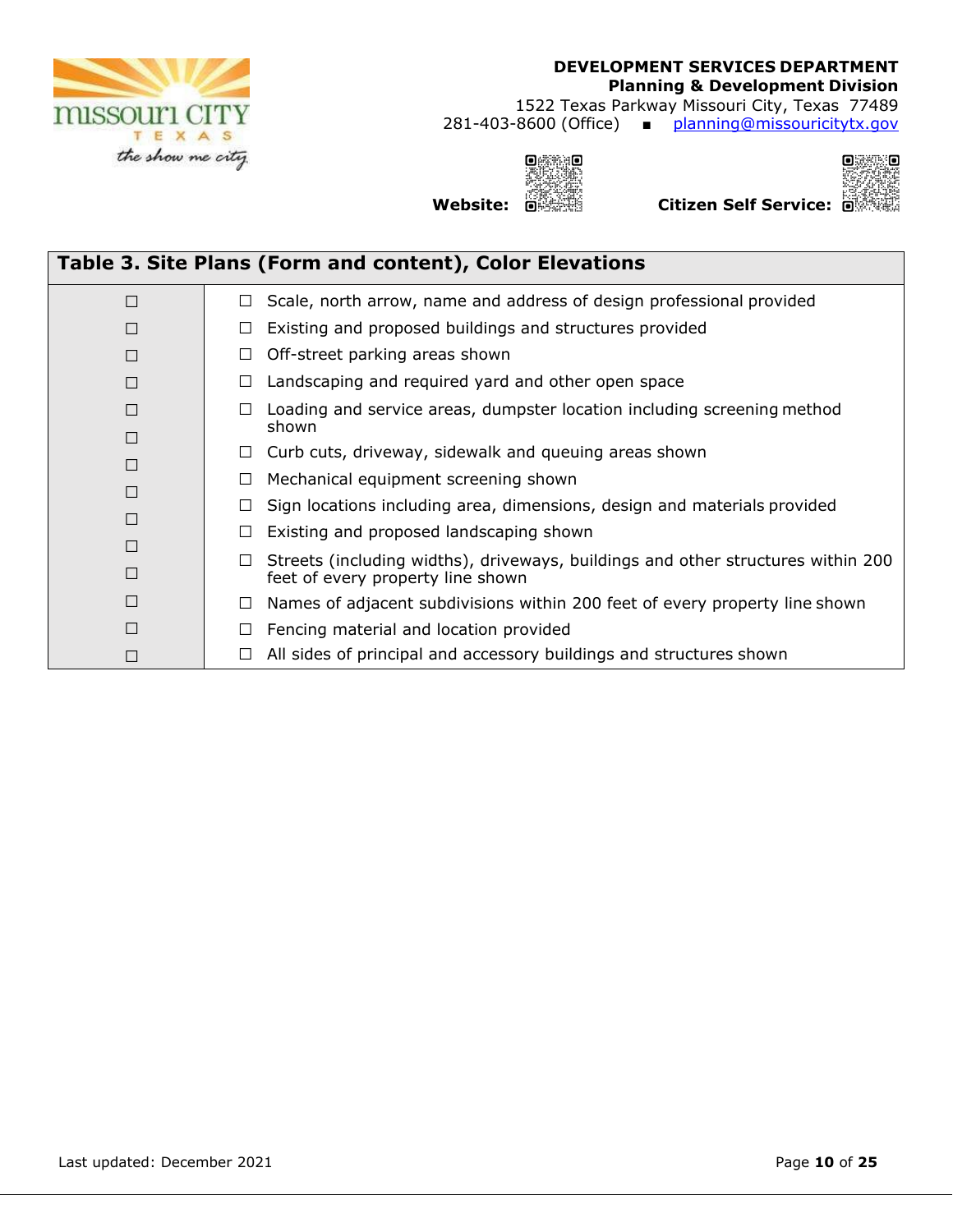

**DEVELOPMENT SERVICES DEPARTMENT Planning & Development Division**  1522 Texas Parkway Missouri City, Texas 77489 281-403-8600 (Office) ■ planning@missouricitytx.gov





# **SUBMITTAL CHE CKLIST - PLAT**

*In accordance with Section 82-10.(d), Chapter 82. Subdivisions, City Code of Ordinances, a plat application shall be in the form and contain the information and documents required by the platting manual. A plat application that does not include the necessary documents and other information provided below shall be certified incomplete. A plat application that does not meet the requirements outlined below will be disapproved. Electronic files in the formats provided below are required to be submitted in addition to the print copies as provided below.* 

| <b>NAME OF PLAT:</b>                                          |                               |  |  |
|---------------------------------------------------------------|-------------------------------|--|--|
| <b>APPLICATION TYPE</b>                                       | <b>AMENDING PLAT</b>          |  |  |
| (SEE TABLES BELOW FOR SCHEDULE OF REQUIRED<br>COPIES)         | <b>CONCEPTUAL PLAN</b>        |  |  |
|                                                               | FINAL PLAT (INCLUDING REPLAT) |  |  |
|                                                               | <b>PRELIMINARY PLAT</b>       |  |  |
| <b>APPLICANT'S NAME</b> (ENGINEER, PLANNER, ARCHITECT, ETC.): |                               |  |  |
| <b>PROJECT PLANNER (TO BE COMPLETED BY STAFF)</b>             |                               |  |  |
| <b>APPLICATION SUBMITTAL DATE (TO BE COMPLETED BY STAFF)</b>  |                               |  |  |
| <b>P&amp;Z MEETING DATE (TO BE COMPLETED BY STAFF)</b>        |                               |  |  |
| <b>APPLICATION STATUS (TO BE COMPLETED BY</b>                 | <b>COMPLETE</b>               |  |  |
| STAFF)                                                        | <b>INCOMPLETE</b>             |  |  |

### **Schedule of Required Copies**

| <b>Table 1. All Plats</b> |                                                                             |                                                            |
|---------------------------|-----------------------------------------------------------------------------|------------------------------------------------------------|
|                           | <b>Information/Document Required</b>                                        | <b>NOTES/COMMENTS (TO BE</b><br><b>COMPLETED BY STAFF)</b> |
| <b>Staff Complete</b>     | <b>Applicant Complete</b>                                                   |                                                            |
|                           | $\Box$ Completed plat application form                                      |                                                            |
|                           | $\Box$ Application fee paid                                                 |                                                            |
|                           | $\Box$ Plat (See Tables as applicable for<br>the required form and content) |                                                            |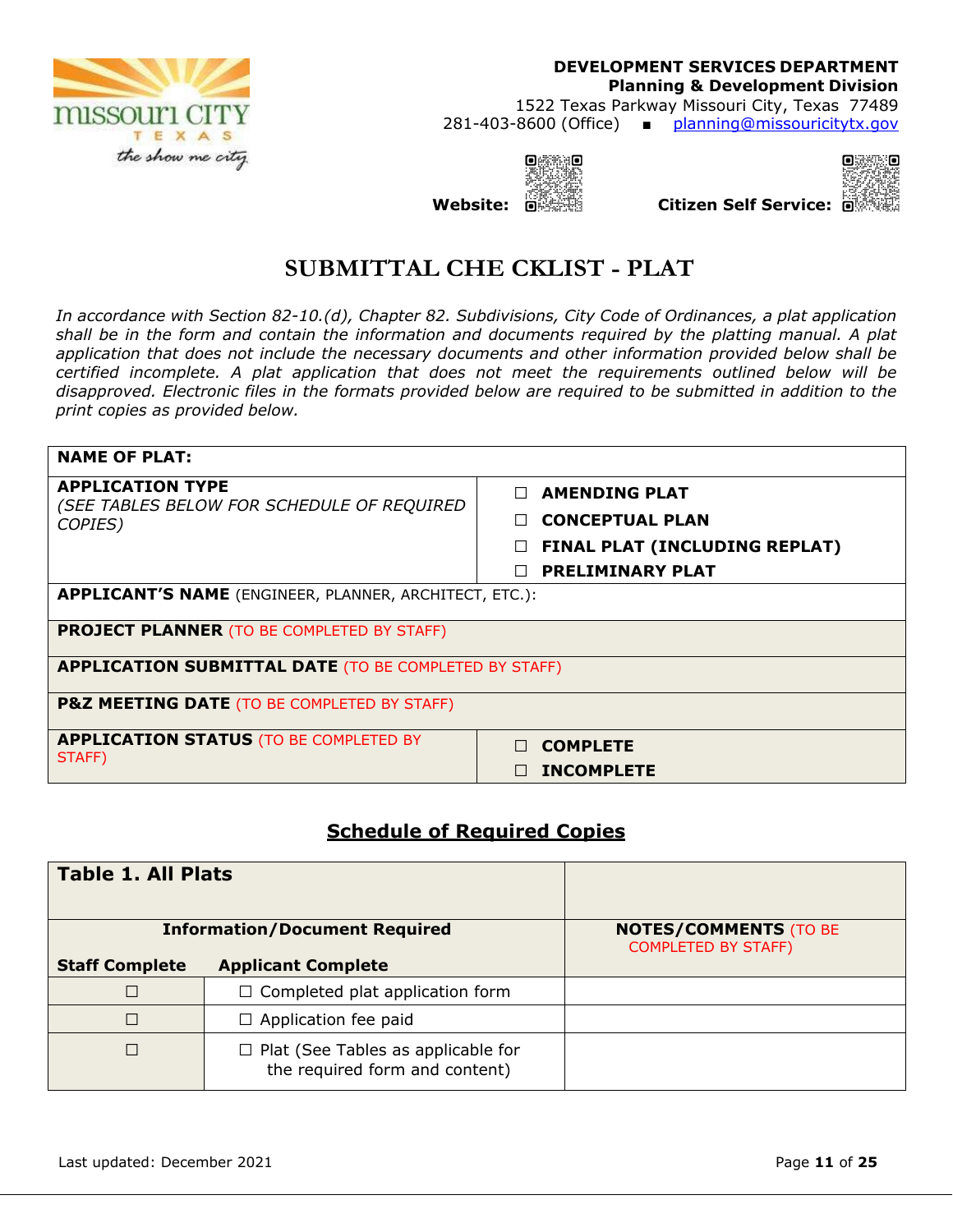

**Table 3. Concept Plans**

### **DEVELOPMENT SERVICES DEPARTMENT Planning & Development Division**  1522 Texas Parkway Missouri City, Texas 77489 281-403-8600 (Office) ■ planning@missouricitytx.gov

 $Q$  and **Website: Children Self Service: Children Self Service:** 



|                       | <b>Table 2. Amending Plats</b>               |                                                            |
|-----------------------|----------------------------------------------|------------------------------------------------------------|
|                       | <b>Information/Document Required</b>         | <b>NOTES/COMMENTS (TO BE</b><br><b>COMPLETED BY STAFF)</b> |
| <b>Staff Complete</b> | <b>Applicant Complete</b>                    |                                                            |
|                       | $\Box$ All items from Table 1                |                                                            |
|                       | $\Box$ All items from Table 5, as applicable |                                                            |
|                       |                                              |                                                            |

| <b>Information/Document Required</b>               |                                                                                                                                                                                                                                                                                                                                                                                                                                                                                                                                                                                     | <b>NOTES/COMMENTS (TO BE COMPLETED)</b><br>BY STAFF) |  |  |
|----------------------------------------------------|-------------------------------------------------------------------------------------------------------------------------------------------------------------------------------------------------------------------------------------------------------------------------------------------------------------------------------------------------------------------------------------------------------------------------------------------------------------------------------------------------------------------------------------------------------------------------------------|------------------------------------------------------|--|--|
| <b>Staff Complete</b><br><b>Applicant Complete</b> |                                                                                                                                                                                                                                                                                                                                                                                                                                                                                                                                                                                     |                                                      |  |  |
| $\Box$                                             | $\Box$ All items from Table 1                                                                                                                                                                                                                                                                                                                                                                                                                                                                                                                                                       |                                                      |  |  |
| $\Box$                                             | $\Box$ MUD Annexation letter, if<br>applicable                                                                                                                                                                                                                                                                                                                                                                                                                                                                                                                                      |                                                      |  |  |
| □                                                  | $\Box$ Drainage Impact Analysis, if<br>applicable                                                                                                                                                                                                                                                                                                                                                                                                                                                                                                                                   |                                                      |  |  |
| $\Box$                                             | $\Box$ Parkland dedication proposal, if<br>applicable                                                                                                                                                                                                                                                                                                                                                                                                                                                                                                                               |                                                      |  |  |
| $\Box$                                             | □ Traffic Impact Worksheet, if<br>Applicable                                                                                                                                                                                                                                                                                                                                                                                                                                                                                                                                        |                                                      |  |  |
| □                                                  | Form and Contents (continued on<br>next page)<br>(1) Proposed name of subdivision or<br>development indicated<br>(2) Name of the owner of the<br>property and the subdivider<br>indicated<br>(3) Name of the registered<br>professional engineer and/or<br>registered surveyor indicated<br>(4) Date on which plan drawn<br>indicated<br>(5) Plan oriented with north at the<br>top of the page, and a north<br>point provided in the upper right<br>hand corner of the page<br>(6) Total acreage indicated<br>(7) Scale shal be one inch equals<br>200 feet (Smaller scales may be |                                                      |  |  |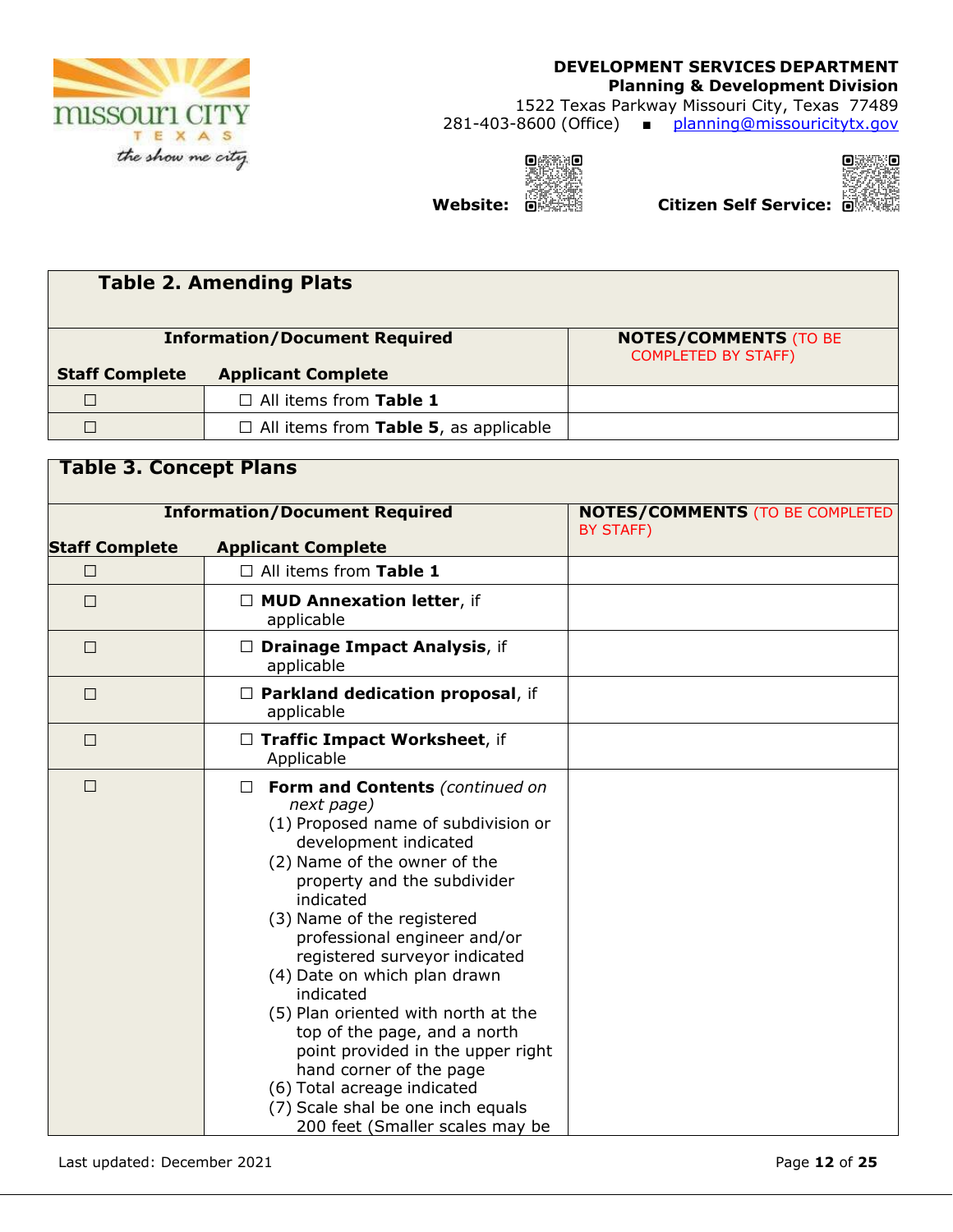# **missouri CITY** TEXAS the show me city

### **DEVELOPMENT SERVICES DEPARTMENT**

### **Planning & Development Division**

1522 Texas Parkway Missouri City, Texas 77489 281-403-8600 (Office) ■ planning@missouricitytx.gov





الِمَجِبِيَّةِ:<br>Website: الْكَتَّخِبُّيُّةُ: Website: الْكَتَّخِبُّيُّةُ: Website:

| (8) Scaled vicinity map provided<br>indicating the general location of<br>the subdivision and depicting<br>major streets, subdivisions,<br>watercourses and other<br>significant physical features<br>within one-half mile of the<br>boundaries of the subdivision<br>area. The vicinity map shall be<br>oriented with north at the top of<br>the page.<br>(9) Boundaries of the total acreage<br>of the subdivision and the<br>boundaries of the proposed land<br>uses shall be indicated.<br>The names of the adjacent<br>(10)<br>subdivision and/or landowners of<br>adjacent undivided tracts shall<br>be provided.<br>Plan shall indicate the<br>(11)<br>proposed land uses and<br>population densities, including<br>streets and drainage layout (on-<br>and off-site drainage),<br>preliminary drainage layout, and<br>the location of schools, parks and<br>other proposed public or private<br>facilities. Typical lot sizes shall<br>also be provided.<br>Plan shall provide<br>(12)<br>topographic information<br>indicating the directions of<br>surface water flow.<br>Certificate for the<br>(13)<br>commission (Appendix F, | approved upon request)     |  |
|--------------------------------------------------------------------------------------------------------------------------------------------------------------------------------------------------------------------------------------------------------------------------------------------------------------------------------------------------------------------------------------------------------------------------------------------------------------------------------------------------------------------------------------------------------------------------------------------------------------------------------------------------------------------------------------------------------------------------------------------------------------------------------------------------------------------------------------------------------------------------------------------------------------------------------------------------------------------------------------------------------------------------------------------------------------------------------------------------------------------------------------------|----------------------------|--|
|                                                                                                                                                                                                                                                                                                                                                                                                                                                                                                                                                                                                                                                                                                                                                                                                                                                                                                                                                                                                                                                                                                                                            |                            |  |
|                                                                                                                                                                                                                                                                                                                                                                                                                                                                                                                                                                                                                                                                                                                                                                                                                                                                                                                                                                                                                                                                                                                                            |                            |  |
|                                                                                                                                                                                                                                                                                                                                                                                                                                                                                                                                                                                                                                                                                                                                                                                                                                                                                                                                                                                                                                                                                                                                            |                            |  |
|                                                                                                                                                                                                                                                                                                                                                                                                                                                                                                                                                                                                                                                                                                                                                                                                                                                                                                                                                                                                                                                                                                                                            |                            |  |
|                                                                                                                                                                                                                                                                                                                                                                                                                                                                                                                                                                                                                                                                                                                                                                                                                                                                                                                                                                                                                                                                                                                                            |                            |  |
|                                                                                                                                                                                                                                                                                                                                                                                                                                                                                                                                                                                                                                                                                                                                                                                                                                                                                                                                                                                                                                                                                                                                            |                            |  |
|                                                                                                                                                                                                                                                                                                                                                                                                                                                                                                                                                                                                                                                                                                                                                                                                                                                                                                                                                                                                                                                                                                                                            |                            |  |
|                                                                                                                                                                                                                                                                                                                                                                                                                                                                                                                                                                                                                                                                                                                                                                                                                                                                                                                                                                                                                                                                                                                                            |                            |  |
|                                                                                                                                                                                                                                                                                                                                                                                                                                                                                                                                                                                                                                                                                                                                                                                                                                                                                                                                                                                                                                                                                                                                            |                            |  |
|                                                                                                                                                                                                                                                                                                                                                                                                                                                                                                                                                                                                                                                                                                                                                                                                                                                                                                                                                                                                                                                                                                                                            |                            |  |
|                                                                                                                                                                                                                                                                                                                                                                                                                                                                                                                                                                                                                                                                                                                                                                                                                                                                                                                                                                                                                                                                                                                                            |                            |  |
|                                                                                                                                                                                                                                                                                                                                                                                                                                                                                                                                                                                                                                                                                                                                                                                                                                                                                                                                                                                                                                                                                                                                            |                            |  |
|                                                                                                                                                                                                                                                                                                                                                                                                                                                                                                                                                                                                                                                                                                                                                                                                                                                                                                                                                                                                                                                                                                                                            |                            |  |
|                                                                                                                                                                                                                                                                                                                                                                                                                                                                                                                                                                                                                                                                                                                                                                                                                                                                                                                                                                                                                                                                                                                                            |                            |  |
|                                                                                                                                                                                                                                                                                                                                                                                                                                                                                                                                                                                                                                                                                                                                                                                                                                                                                                                                                                                                                                                                                                                                            |                            |  |
|                                                                                                                                                                                                                                                                                                                                                                                                                                                                                                                                                                                                                                                                                                                                                                                                                                                                                                                                                                                                                                                                                                                                            |                            |  |
|                                                                                                                                                                                                                                                                                                                                                                                                                                                                                                                                                                                                                                                                                                                                                                                                                                                                                                                                                                                                                                                                                                                                            |                            |  |
|                                                                                                                                                                                                                                                                                                                                                                                                                                                                                                                                                                                                                                                                                                                                                                                                                                                                                                                                                                                                                                                                                                                                            |                            |  |
|                                                                                                                                                                                                                                                                                                                                                                                                                                                                                                                                                                                                                                                                                                                                                                                                                                                                                                                                                                                                                                                                                                                                            |                            |  |
|                                                                                                                                                                                                                                                                                                                                                                                                                                                                                                                                                                                                                                                                                                                                                                                                                                                                                                                                                                                                                                                                                                                                            |                            |  |
|                                                                                                                                                                                                                                                                                                                                                                                                                                                                                                                                                                                                                                                                                                                                                                                                                                                                                                                                                                                                                                                                                                                                            |                            |  |
|                                                                                                                                                                                                                                                                                                                                                                                                                                                                                                                                                                                                                                                                                                                                                                                                                                                                                                                                                                                                                                                                                                                                            |                            |  |
|                                                                                                                                                                                                                                                                                                                                                                                                                                                                                                                                                                                                                                                                                                                                                                                                                                                                                                                                                                                                                                                                                                                                            |                            |  |
|                                                                                                                                                                                                                                                                                                                                                                                                                                                                                                                                                                                                                                                                                                                                                                                                                                                                                                                                                                                                                                                                                                                                            |                            |  |
|                                                                                                                                                                                                                                                                                                                                                                                                                                                                                                                                                                                                                                                                                                                                                                                                                                                                                                                                                                                                                                                                                                                                            |                            |  |
|                                                                                                                                                                                                                                                                                                                                                                                                                                                                                                                                                                                                                                                                                                                                                                                                                                                                                                                                                                                                                                                                                                                                            |                            |  |
|                                                                                                                                                                                                                                                                                                                                                                                                                                                                                                                                                                                                                                                                                                                                                                                                                                                                                                                                                                                                                                                                                                                                            |                            |  |
|                                                                                                                                                                                                                                                                                                                                                                                                                                                                                                                                                                                                                                                                                                                                                                                                                                                                                                                                                                                                                                                                                                                                            |                            |  |
|                                                                                                                                                                                                                                                                                                                                                                                                                                                                                                                                                                                                                                                                                                                                                                                                                                                                                                                                                                                                                                                                                                                                            |                            |  |
|                                                                                                                                                                                                                                                                                                                                                                                                                                                                                                                                                                                                                                                                                                                                                                                                                                                                                                                                                                                                                                                                                                                                            |                            |  |
|                                                                                                                                                                                                                                                                                                                                                                                                                                                                                                                                                                                                                                                                                                                                                                                                                                                                                                                                                                                                                                                                                                                                            |                            |  |
|                                                                                                                                                                                                                                                                                                                                                                                                                                                                                                                                                                                                                                                                                                                                                                                                                                                                                                                                                                                                                                                                                                                                            |                            |  |
|                                                                                                                                                                                                                                                                                                                                                                                                                                                                                                                                                                                                                                                                                                                                                                                                                                                                                                                                                                                                                                                                                                                                            |                            |  |
|                                                                                                                                                                                                                                                                                                                                                                                                                                                                                                                                                                                                                                                                                                                                                                                                                                                                                                                                                                                                                                                                                                                                            |                            |  |
|                                                                                                                                                                                                                                                                                                                                                                                                                                                                                                                                                                                                                                                                                                                                                                                                                                                                                                                                                                                                                                                                                                                                            |                            |  |
|                                                                                                                                                                                                                                                                                                                                                                                                                                                                                                                                                                                                                                                                                                                                                                                                                                                                                                                                                                                                                                                                                                                                            |                            |  |
|                                                                                                                                                                                                                                                                                                                                                                                                                                                                                                                                                                                                                                                                                                                                                                                                                                                                                                                                                                                                                                                                                                                                            | Platting Manual) provided. |  |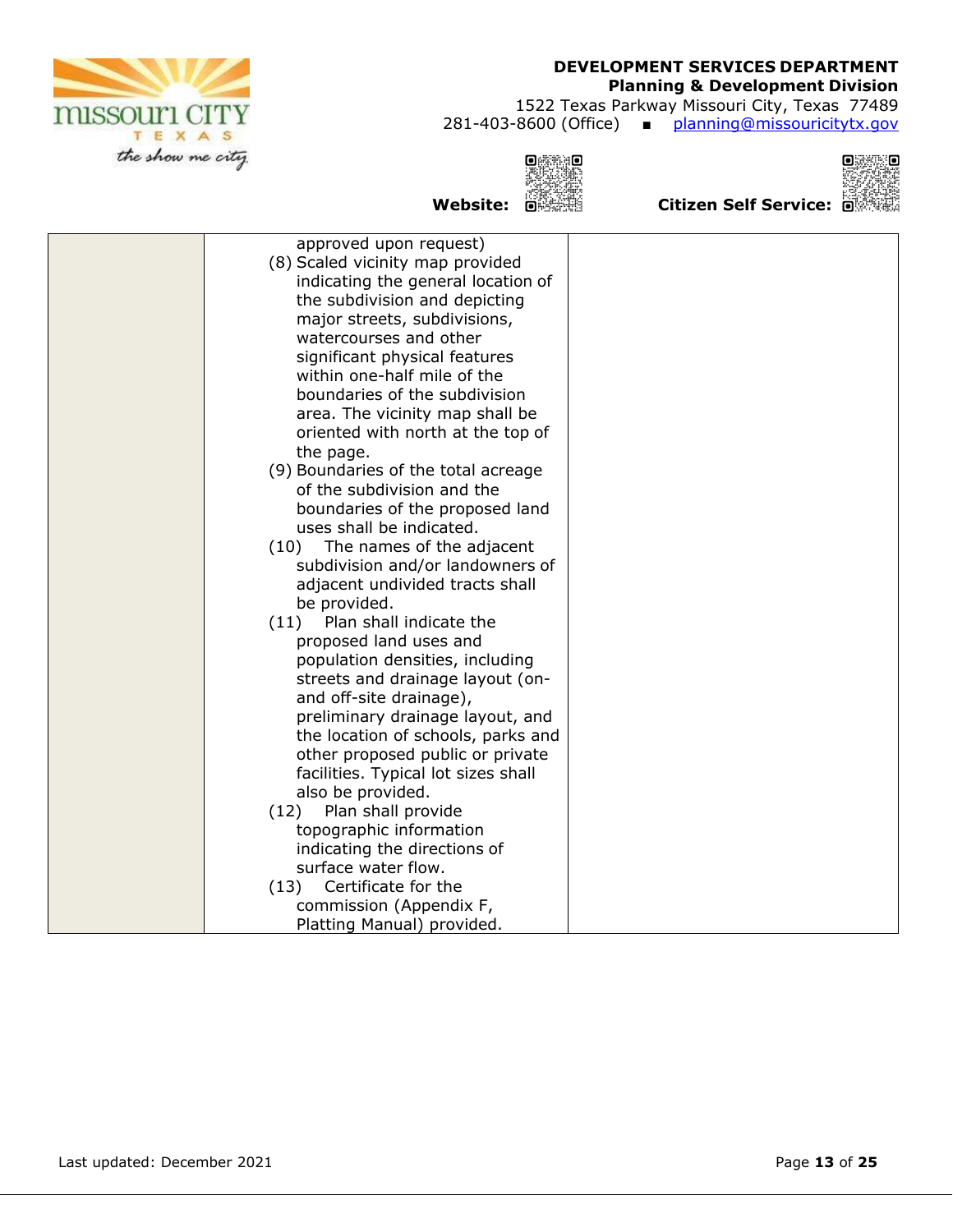

1522 Texas Parkway Missouri City, Texas 77489 281-403-8600 (Office) ■ planning@missouricitytx.gov

 $Q$  and  $Q$ 35 الله السنة بين السنة السنة بين السنة السنة العام السنة العام السنة العام السنة ال<br>كانت السنة العام العام العام السنة العام السنة العام العام العام العام العام العام العام العام العام العام الع



| <b>Table 4. Preliminary Plats</b> |                                                                                                                                                                                                                                                                                                                                                |                                                     |  |
|-----------------------------------|------------------------------------------------------------------------------------------------------------------------------------------------------------------------------------------------------------------------------------------------------------------------------------------------------------------------------------------------|-----------------------------------------------------|--|
|                                   | <b>Information/Document Required</b>                                                                                                                                                                                                                                                                                                           | <b>NOTES/COMMENTS (TO BE COMPLETED</b><br>BY STAFF) |  |
| <b>Staff Complete</b>             | <b>Applicant Complete</b>                                                                                                                                                                                                                                                                                                                      |                                                     |  |
| □                                 | $\Box$ All items from Table 1                                                                                                                                                                                                                                                                                                                  |                                                     |  |
| $\Box$                            | $\Box$ Approved concept plan with<br>signed commission certificate                                                                                                                                                                                                                                                                             |                                                     |  |
| $\Box$                            | $\Box$ Letters showing that the plat was<br>sent to utility companies and other<br>entities as required (See page 25 for<br>list of applicable utilities)                                                                                                                                                                                      |                                                     |  |
| $\Box$                            | $\Box$ Preliminary drainage plan and<br>calculations                                                                                                                                                                                                                                                                                           |                                                     |  |
| $\Box$                            | $\Box$ Preliminary utility plan and<br>calculations (Sanitary, water, etc.)                                                                                                                                                                                                                                                                    |                                                     |  |
| $\Box$                            | $\Box$ HOA/MUD/Owner acceptance of<br>maintenance responsibility or a<br>public maintenance easement<br>request for on-site drainage & other<br>features, if applicable                                                                                                                                                                        |                                                     |  |
| □                                 | $\Box$ Drainage/Detention Impact<br>Analysis and calculations, if<br>applicable                                                                                                                                                                                                                                                                |                                                     |  |
| $\Box$                            | $\Box$ Alphabetized list of street names,<br>if applicable                                                                                                                                                                                                                                                                                     |                                                     |  |
| $\Box$                            | $\Box$ Encumbrance certificate                                                                                                                                                                                                                                                                                                                 |                                                     |  |
| $\Box$                            | $\Box$ Draft restrictive covenants                                                                                                                                                                                                                                                                                                             |                                                     |  |
| □                                 | $\Box$ Parkland dedication proposal, if<br>applicable                                                                                                                                                                                                                                                                                          |                                                     |  |
| □                                 | $\Box$ Traffic Impact worksheet, if<br>applicable                                                                                                                                                                                                                                                                                              |                                                     |  |
| □                                 | Form and Contents (continued on<br>П<br>following pages)<br>(1) Preliminary plat may not be in<br>recordable form - Dedication<br>statements and certificates except<br>as provided below must not be<br>placed on the preliminary plat.<br>(2) Legal description of the property to<br>be subdivided, including the name<br>of the county and |                                                     |  |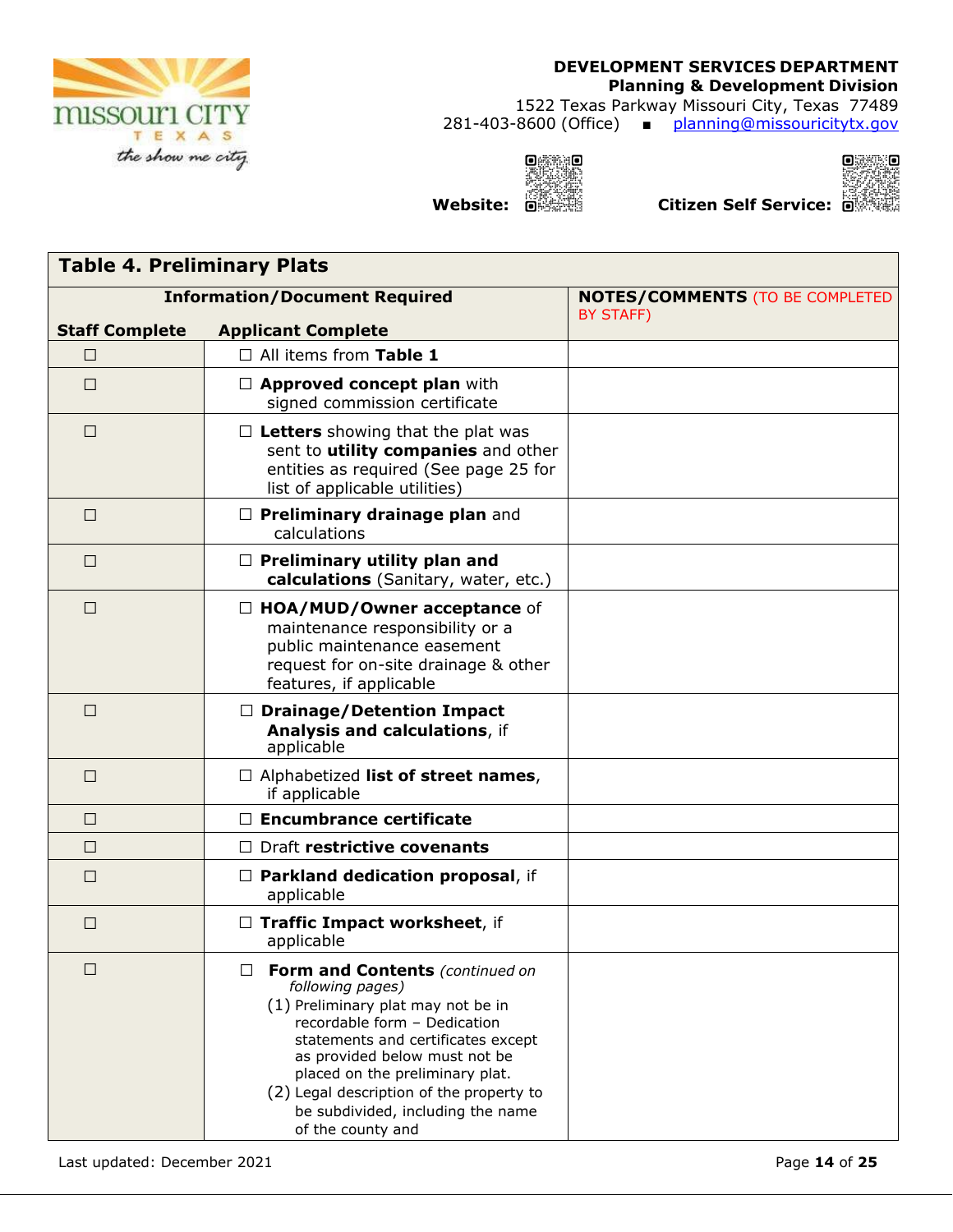

### **Planning & Development Division**

1522 Texas Parkway Missouri City, Texas 77489

281-403-8600 (Office) ■ planning@missouricitytx.gov

**Website: Citizen Self Service:**

 $Q$  and



| surveying abstract number.                                              |  |
|-------------------------------------------------------------------------|--|
| (3) Total acreage, number of lots,                                      |  |
| blocks and reserves shall be                                            |  |
| indicated. Lots within each block                                       |  |
| shall be numbered consecutively.                                        |  |
| Blocks shall also be number                                             |  |
| consecutively.                                                          |  |
| (4) Name of the property owner,                                         |  |
| principal officer, owner entity or                                      |  |
| subdivider indicated.                                                   |  |
| (5) Name of the registered                                              |  |
| professional engineer and/or                                            |  |
| registered public surveyor                                              |  |
| responsible for the survey and                                          |  |
| the design indicated.                                                   |  |
| (6) Date on which the plat was                                          |  |
| drawn indicated.                                                        |  |
| (7) North point (true or magnetic)                                      |  |
| shall be indicated. Subdivision                                         |  |
| must be oriented with north at the                                      |  |
| top of the drawing.                                                     |  |
| (8) Scale must be drawn numerically                                     |  |
| and a graphic scale must be                                             |  |
| provided. Minimum acceptable scale                                      |  |
| is one inch equals 100 feet. (Larger                                    |  |
| scales are permissible provided the                                     |  |
| scale chosen is divisible by ten and                                    |  |
| the area within 200 feet of the                                         |  |
| subdivision is shown)                                                   |  |
| (9) Scaled vicinity map provided,                                       |  |
| indicating the general location of the                                  |  |
| subdivision and its relationship with                                   |  |
| streets, political subdivisions,<br>railroads, watercourses and similar |  |
| features in all directions to a                                         |  |
| distance of not less than one-half                                      |  |
| mile. Suggested scale is one inch                                       |  |
| equals 1,200 feet. Map shall be                                         |  |
| oriented north with north at the top                                    |  |
| of the drawing and in the same                                          |  |
| direction as the subdivision drawing.                                   |  |
| (10)<br>Plat shall be drawn with heavy                                  |  |
| lines to indicate the subdivision                                       |  |
| area, with overall survey dimensions                                    |  |
| and bearings. Lines outside the plat                                    |  |
| boundary should be drawn as                                             |  |
| dashed lines. An accurate location of                                   |  |
| the                                                                     |  |
| subdivision should be provided                                          |  |
| by reference to an established                                          |  |
| survey or league corner,                                                |  |
| subdivision corner, or other                                            |  |
| known point.                                                            |  |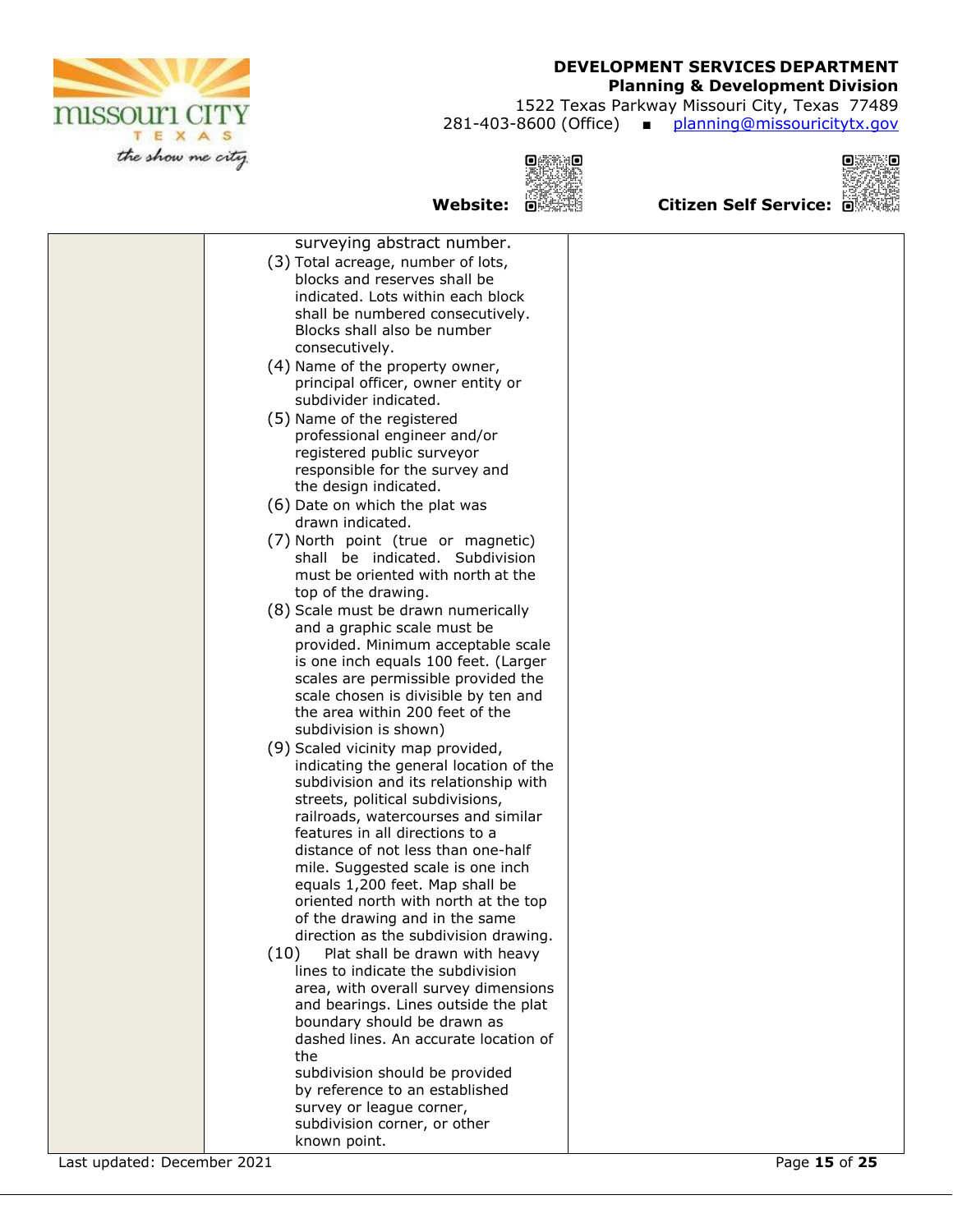

### **Planning & Development Division**

1522 Texas Parkway Missouri City, Texas 77489

281-403-8600 (Office) ■ planning@missouricitytx.gov



 $Q$  and



|                             | (11)<br>The adjacent area outside the                                    |               |
|-----------------------------|--------------------------------------------------------------------------|---------------|
|                             | plat boundaries shall be identified by                                   |               |
|                             | subdivision name or the recorded<br>owner of the unsubdivided parcels of |               |
|                             | land.                                                                    |               |
|                             | (12)<br>The location, width and names of                                 |               |
|                             | all existing and proposed public and                                     |               |
|                             | private streets, easements or rights-                                    |               |
|                             | of- way within or adjacent to the                                        |               |
|                             | subdivision indicated. All railroad                                      |               |
|                             | rights-of-way, pipelines, easements                                      |               |
|                             | and other permanent features such                                        |               |
|                             | as section lines and boundaries of                                       |               |
|                             | political subdivisions and school                                        |               |
|                             | districts on all sides for a distance of                                 |               |
|                             | not less than 200 feet indicated.                                        |               |
|                             | (13)<br>Existing sewers, water mains,                                    |               |
|                             | culverts or other underground<br>structures and other public utilities   |               |
|                             | and buildings within the subdivision                                     |               |
|                             | or within 200 feet shall be identified                                   |               |
|                             | with existing and proposed pipe                                          |               |
|                             | sizes, grades and locations indicated.                                   |               |
|                             | (14)<br>The location and approximate                                     |               |
|                             | dimension of existing and proposed                                       |               |
|                             | lakes, watercourses, storm detention                                     |               |
|                             | areas and drainage easements                                             |               |
|                             | within the subdivision or within 200                                     |               |
|                             | feet thereof shall be indicated.                                         |               |
|                             | (15)<br>Contour lines with intervals of                                  |               |
|                             | one foot, referred to sea level (USGS                                    |               |
|                             | and city datum), shall be provided to                                    |               |
|                             | show at least two contour lines<br>within the subdivision in addition to |               |
|                             | those necessary to clearly show                                          |               |
|                             | outfall drainage. The basis of control                                   |               |
|                             | shall be identified and the temporary                                    |               |
|                             | benchmark set within the subdivision                                     |               |
|                             | shall be indicated.                                                      |               |
|                             | All parcels of land intended to                                          |               |
|                             | property owners in the subdivision,                                      |               |
|                             | together with the conditions or                                          |               |
|                             | limitations of each reservation, if                                      |               |
|                             | any, shall be identified.                                                |               |
|                             | The proposed plan of<br>(17)                                             |               |
|                             | subdivision shall be indicated,                                          |               |
|                             | showing streets, blocks, lots,                                           |               |
|                             | alleys, easements, building lines<br>and parks with principal            |               |
|                             | dimensions.                                                              |               |
|                             | (18)<br>Preliminary drainage plan                                        |               |
|                             | shows the proposed drainage                                              |               |
|                             | system by a single line drawing                                          |               |
| Last updated: December 2021 |                                                                          | Page 16 of 25 |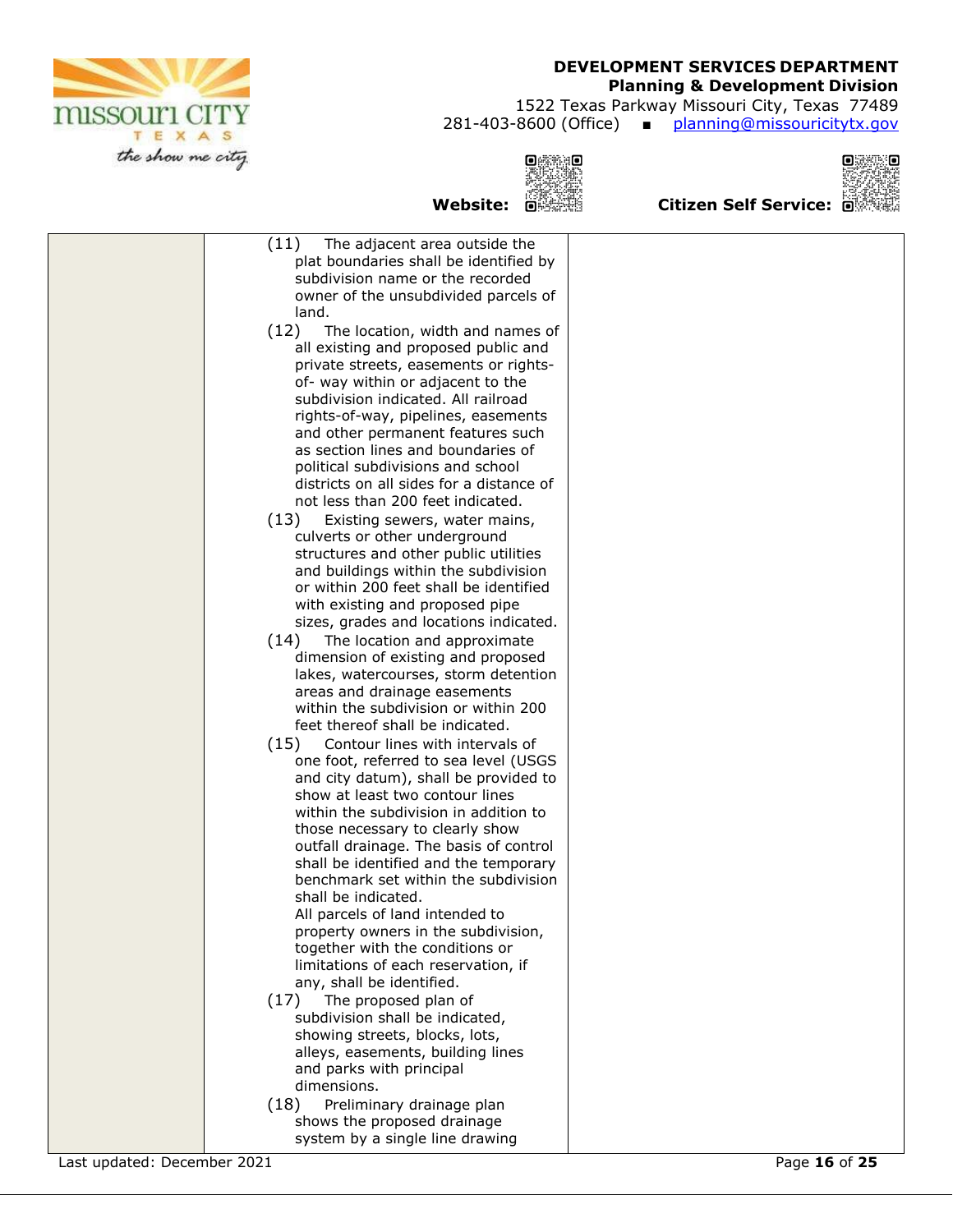

### **Planning & Development Division**

1522 Texas Parkway Missouri City, Texas 77489 281-403-8600 (Office) ■ planning@missouricitytx.gov

向类数组列



# **Website: Citizen Self Service:**

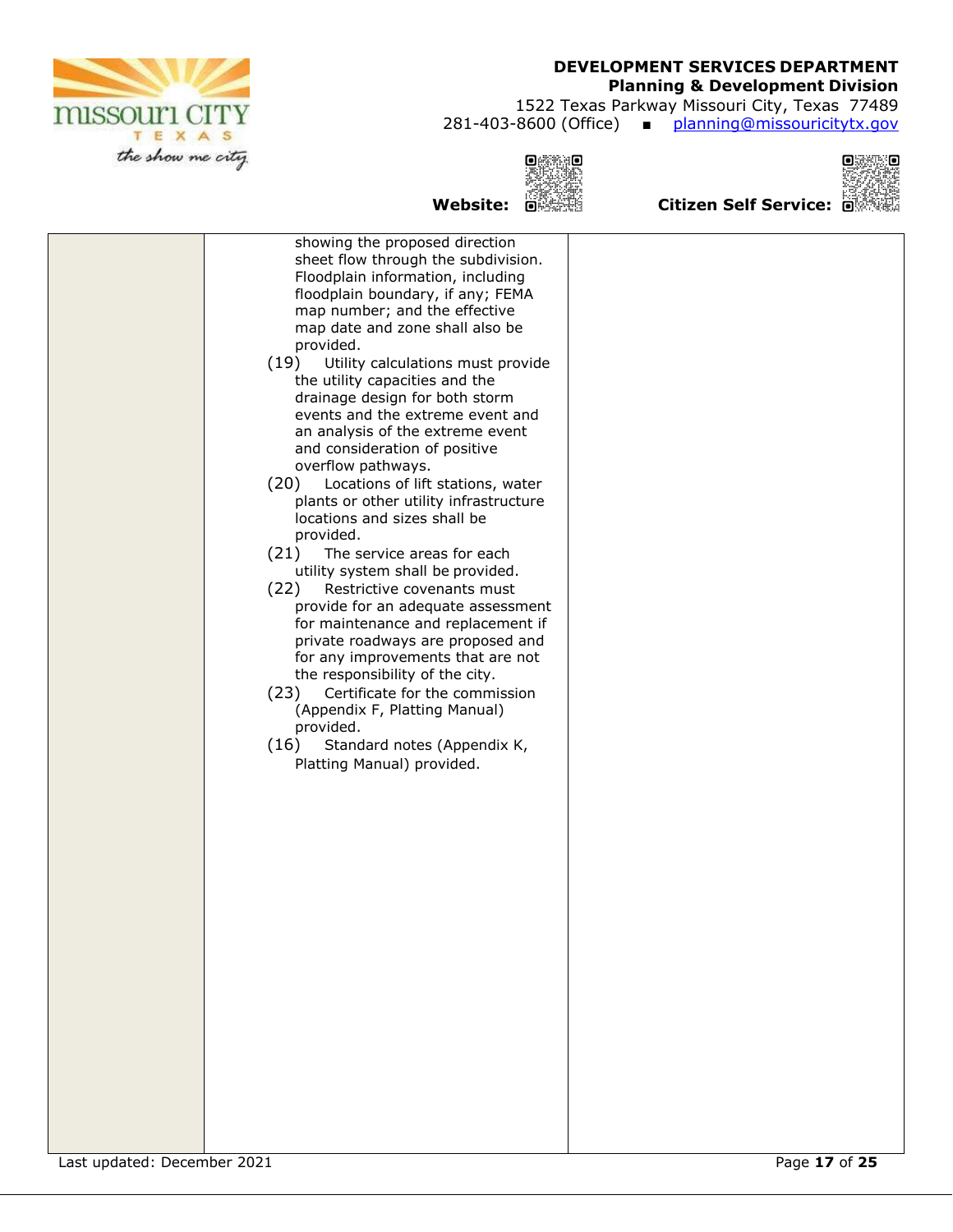

### **DEVELOPMENT SERVICES DEPARTMENT Planning & Development Division**  1522 Texas Parkway Missouri City, Texas 77489

281-403-8600 (Office) ■ planning@missouricitytx.gov





**Website: Citizen Self Service:**

| <b>Table 5. Final Plats</b> |                                                                                                                                                            |                                                     |  |  |
|-----------------------------|------------------------------------------------------------------------------------------------------------------------------------------------------------|-----------------------------------------------------|--|--|
|                             |                                                                                                                                                            |                                                     |  |  |
| <b>Staff Complete</b>       | <b>Information/Document Required</b><br><b>Applicant Complete</b>                                                                                          | <b>NOTES/COMMENTS (TO BE COMPLETED</b><br>BY STAFF) |  |  |
| $\Box$                      | $\Box$ All items from Table 1                                                                                                                              |                                                     |  |  |
| $\Box$                      | $\Box$ Plat .dwg (AutoCAD 2007 or later) (See<br>AutoCAD file layer symbology)                                                                             |                                                     |  |  |
| $\Box$                      | Previously recorded plat (Replat<br>applications only)                                                                                                     |                                                     |  |  |
| $\Box$                      | $\Box$ Approved preliminary plat with<br>signed commission certificate                                                                                     |                                                     |  |  |
| $\Box$                      | $\Box$ Letters showing that the plat was sent<br>to utility companies and other entities<br>as required (See page_<br>for<br>list of applicable utilities) |                                                     |  |  |
| $\Box$                      | $\Box$ Street Name Application and Checklist                                                                                                               |                                                     |  |  |
| $\Box$                      | $\Box$ Current title report or title policy<br>(Maximum 45 days old)                                                                                       |                                                     |  |  |
| $\Box$                      | $\Box$ Metes and bounds description<br>with title report or policy                                                                                         |                                                     |  |  |
| $\Box$                      | $\Box$ Current Tax Certificates or<br>receipts (City, County, School<br>District, MUD, LID)                                                                |                                                     |  |  |
| $\Box$                      | $\Box$ Final draft restrictive covenants<br>ready for filing                                                                                               |                                                     |  |  |
| $\Box$                      | □ County Drainage District letter<br>stating tract has outfall drainage and all<br>impact fees have been paid                                              |                                                     |  |  |
| $\Box$                      | $\Box$ Traffic Impact Analysis, if<br>applicable                                                                                                           |                                                     |  |  |
| $\Box$                      | Form and Contents (continued on<br>ΙI<br>next page)<br>(1) Scale must be a minimum of one<br>inch equals 100 feet. (Larger                                 |                                                     |  |  |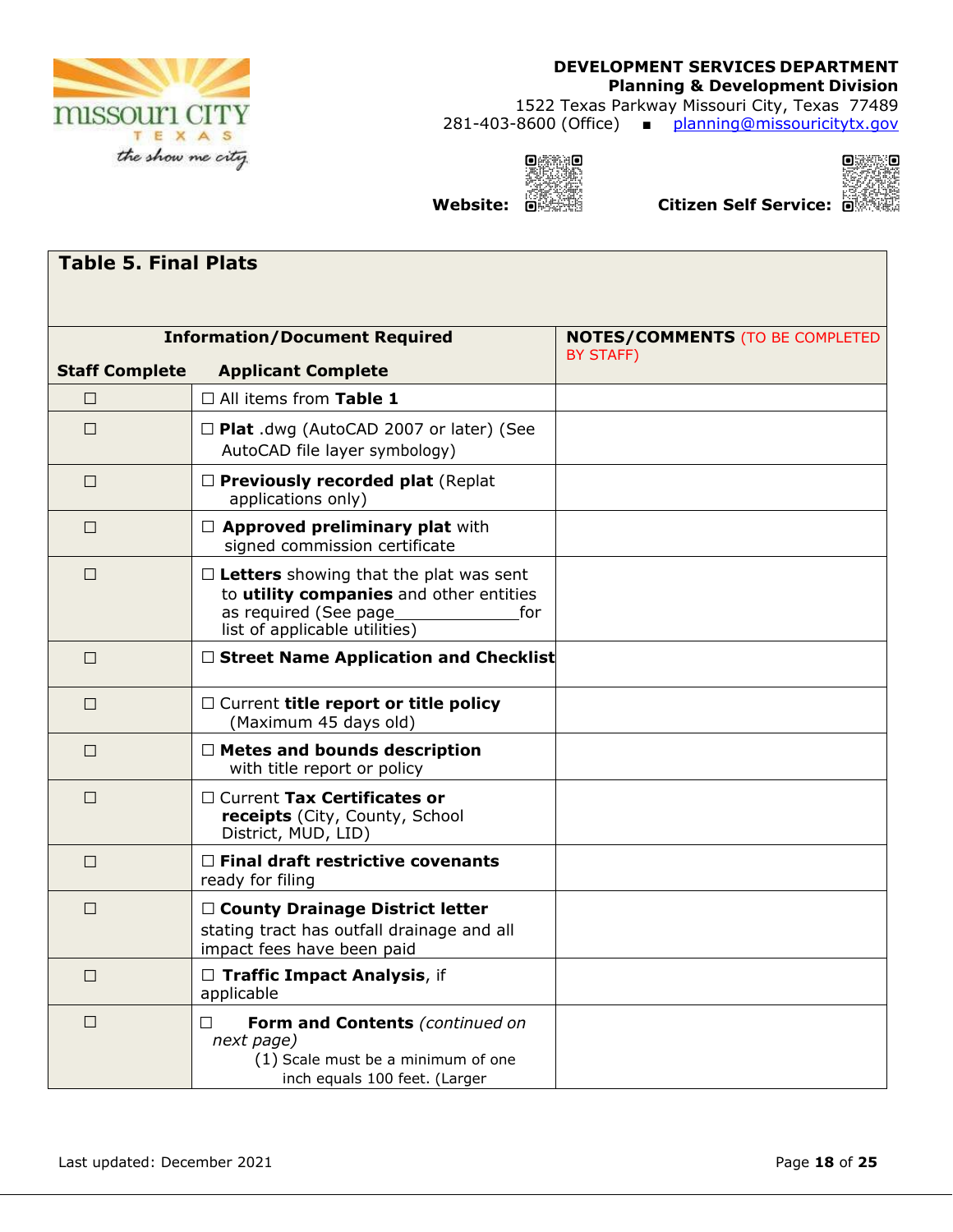

### **Planning & Development Division**

1522 Texas Parkway Missouri City, Texas 77489

281-403-8600 (Office) ■ planning@missouricitytx.gov

R **Website: Citizen Self Service:**

 $Q$  and  $Q$ 



| scales are permissible provided the<br>scale chosen is divisible by ten and<br>the area within 200 feet of the<br>subdivision is shown)<br>(2) Engineering and surveying data<br>must be shown to include full<br>dimensions along all boundaries;<br>streets, driveways and alley rights-<br>of-way; easements and drainage<br>ways; gulleys, creeks and bayous<br>(with the high bank of such<br>drainage ways and watercourses);<br>lots, blocks, reserves, out-tracts or<br>any other tracts; building lines; fee<br>strips; pipelines.<br>(3) Tracts or sites designated for<br>schools, churches, parks, sewage,<br>disposal plants, water plants or<br>other special land uses designated.<br>(4) All easements necessary for<br>utility service shown.<br>(5) Dedication statements and<br>certificates provided.<br>(6) Standard notes provided.<br>(7) Engineer or surveyor's certificate |           |  |
|-----------------------------------------------------------------------------------------------------------------------------------------------------------------------------------------------------------------------------------------------------------------------------------------------------------------------------------------------------------------------------------------------------------------------------------------------------------------------------------------------------------------------------------------------------------------------------------------------------------------------------------------------------------------------------------------------------------------------------------------------------------------------------------------------------------------------------------------------------------------------------------------------------|-----------|--|
|                                                                                                                                                                                                                                                                                                                                                                                                                                                                                                                                                                                                                                                                                                                                                                                                                                                                                                     |           |  |
|                                                                                                                                                                                                                                                                                                                                                                                                                                                                                                                                                                                                                                                                                                                                                                                                                                                                                                     | provided. |  |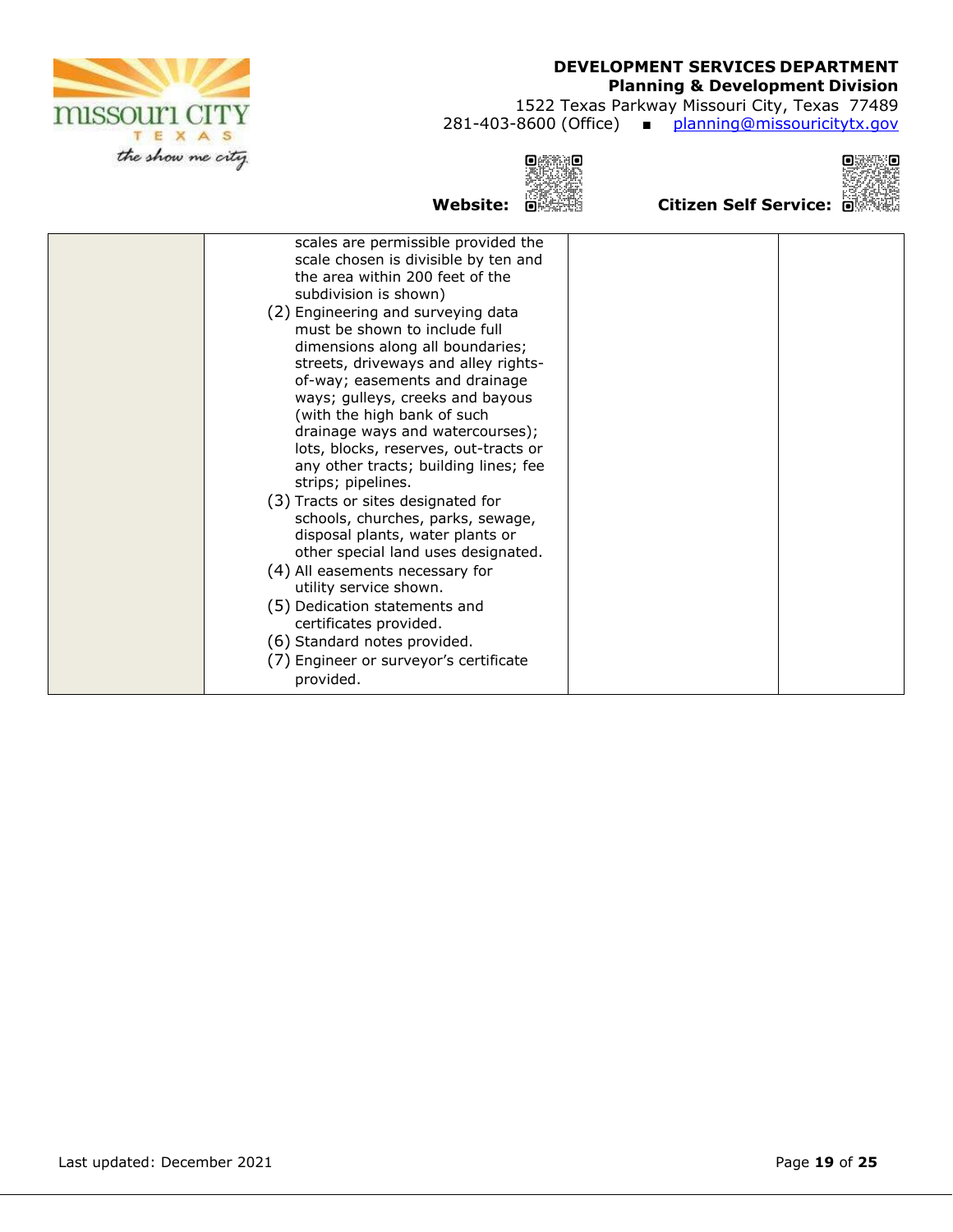

### **DEVELOPMENT SERVICES DEPARTMENT Planning & Development Division**  1522 Texas Parkway Missouri City, Texas 77489

281-403-8600 (Office) ■ planning@missouricitytx.gov

**Website: Citizen Self Service:**

同調



# **NEW STREET NAME(S) SUBMITTAL APPLICATION**

*In accordance with Section 82-180, City Subdivision Ordinance, an alphabetized list of newly proposed street names shall be provided for review. A newly proposed street name may be disapproved if not in compliance with the applicable provisions of the subdivision ordinance, platting manual and infrastructure design manual. Newly proposed street names shall be listed below and support documentation provided as referenced in the accompanying New Street Name(s) Checklist.* 

| <b>NAME OF PLAT:</b>                                                                                                                                                                                                      |                                                               |                             |                                                    |                                                                                                   |
|---------------------------------------------------------------------------------------------------------------------------------------------------------------------------------------------------------------------------|---------------------------------------------------------------|-----------------------------|----------------------------------------------------|---------------------------------------------------------------------------------------------------|
|                                                                                                                                                                                                                           | <b>APPLICATION TYPE</b><br><b>CONCEPTUAL PLAN</b><br>П.       |                             |                                                    |                                                                                                   |
|                                                                                                                                                                                                                           |                                                               | <b>FINAL PLAT</b><br>$\Box$ |                                                    |                                                                                                   |
|                                                                                                                                                                                                                           |                                                               | $\Box$                      | PRELIMINARY PLAT                                   |                                                                                                   |
|                                                                                                                                                                                                                           | <b>APPLICANT'S NAME</b> (ENGINEER, PLANNER, ARCHITECT, ETC.): |                             |                                                    |                                                                                                   |
| ATTACH ADDITIONAL SHEETS AS NECESSARY                                                                                                                                                                                     | PROPOSED STREET NAMES (ALPHABETICAL ORDER): *REQUIRED         |                             |                                                    |                                                                                                   |
| Pre-<br><b>Direction</b><br>(If applicable)                                                                                                                                                                               | <b>Primary</b><br>$name*$                                     | <b>Suffix</b>               | <b>Post</b><br><b>Direction</b><br>(If applicable) | <b>Private</b><br><b>Street</b><br><b>Designation</b><br>(If applicable)<br>"PRIVATE" or<br>"PVT" |
|                                                                                                                                                                                                                           |                                                               |                             |                                                    |                                                                                                   |
|                                                                                                                                                                                                                           |                                                               |                             |                                                    |                                                                                                   |
|                                                                                                                                                                                                                           |                                                               |                             |                                                    |                                                                                                   |
|                                                                                                                                                                                                                           |                                                               |                             |                                                    |                                                                                                   |
|                                                                                                                                                                                                                           |                                                               |                             |                                                    |                                                                                                   |
|                                                                                                                                                                                                                           |                                                               |                             |                                                    |                                                                                                   |
|                                                                                                                                                                                                                           |                                                               |                             |                                                    |                                                                                                   |
|                                                                                                                                                                                                                           |                                                               |                             |                                                    |                                                                                                   |
|                                                                                                                                                                                                                           |                                                               |                             |                                                    |                                                                                                   |
| I hereby certify that the above proposed street name(s) are not prohibited by a legal or contractual mandate and do not<br>violate federal, state, or local law. (Sec. 16-5.(8), (9); article I, City Code of Ordinances) |                                                               |                             |                                                    |                                                                                                   |
| <b>Applicant Printed Name</b>                                                                                                                                                                                             |                                                               | Signature                   |                                                    | Date                                                                                              |

*Notice of Appeal. If a street name(s) is disapproved by the Planning and Zoning Commission, an applicant may appeal the disapproval by filing a notice of appeal with the director of development services within 10 days following the disapproval and in accordance with Sec. 82-180.(j), City Subdivision Ordinance. Such appeal will be considered by the city council following a public hearing.* 

Last updated: December 2021 **Page 20** of 25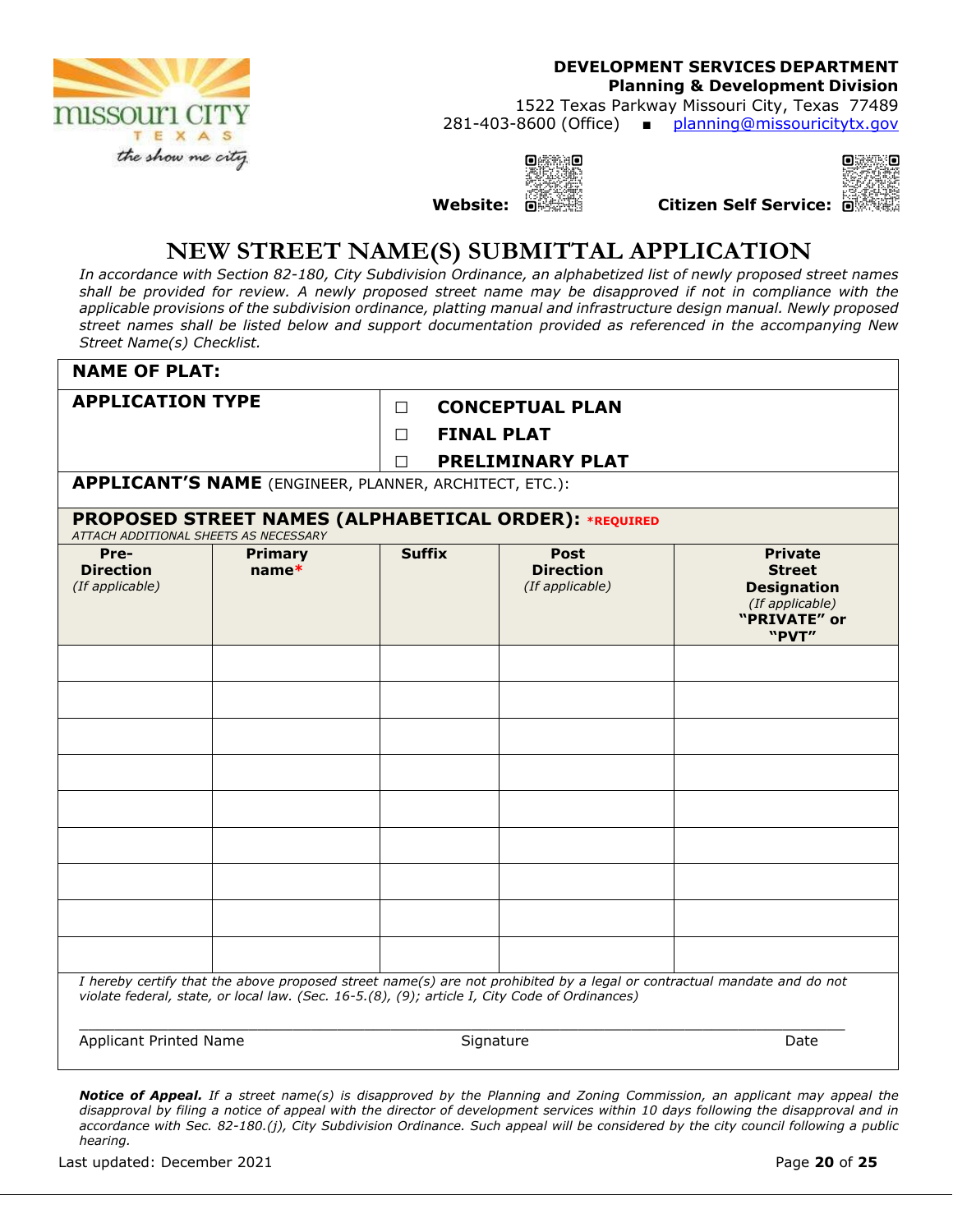

**Planning & Development Division** 

1522 Texas Parkway Missouri City, Texas 77489

281-403-8600 (Office) ■ planning@missouricitytx.gov

O.



**Website: Citizen Self Service:**

# **NEW STREET NAME(S) CHECKLIST**

*The following checklist is required to be completed and submitted with a New Street Name Submittal Application. An application containing false or misleading information or omissions is subject to disapproval in accordance with Sec. 16- 5.(1), article I, chapter 16, City Code of Ordinances.* 

| <b>Information/Document Required</b>                                                                                                        |                                                                                                                                                                                                                                                                                                                                                                                                                                                                                                                                                     |      |
|---------------------------------------------------------------------------------------------------------------------------------------------|-----------------------------------------------------------------------------------------------------------------------------------------------------------------------------------------------------------------------------------------------------------------------------------------------------------------------------------------------------------------------------------------------------------------------------------------------------------------------------------------------------------------------------------------------------|------|
| Attach additional information, if needed.                                                                                                   | a. <b>Theme.</b> Please describe the theme, if any, of proposed street name(s) for subject plat.<br>A street name may not advocate a political party or religion; be unsuitable for publication; promote an illegal activity or<br>violence; demean, intimidate, or maliciously portray any gender, racial or ethnic group or other protected class; violate<br>federal, state or local law; or bring disrepute upon the city. (See Sec. 16-5, article I, chapter 16, City Code of Ordinances)                                                      |      |
| support such contribution.<br>Attach additional information, if needed.<br>I hereby certify that the above information is true and correct. | b. <b>Proper names.</b> For any proper name(s) proposed as a primary street name, please<br>describe relevant contribution to the city or humanity and provide documentation to<br>A proper name of a person, geographical area, event or activity may only be used if such has had a significant positive<br>impact on the city or contributed to the cultural, economic, educational, intellectual, political, or scientific vitality of the<br>community or made an extraordinary contribution in the service of humanity. (See Sec. 82-180.(f)) |      |
|                                                                                                                                             |                                                                                                                                                                                                                                                                                                                                                                                                                                                                                                                                                     |      |
| <b>Applicant Printed Name</b>                                                                                                               | Signature                                                                                                                                                                                                                                                                                                                                                                                                                                                                                                                                           | Date |

*Notice of Appeal. If a street name(s) is disapproved by the Planning and Zoning Commission, an applicant may appeal the disapproval by filing a notice of appeal with the director of development services within 10 days following the disapproval and in accordance with Sec. 82-180.(j),City Subdivision Ordinance. Such appeal will be considered by the city council following a public hearing.*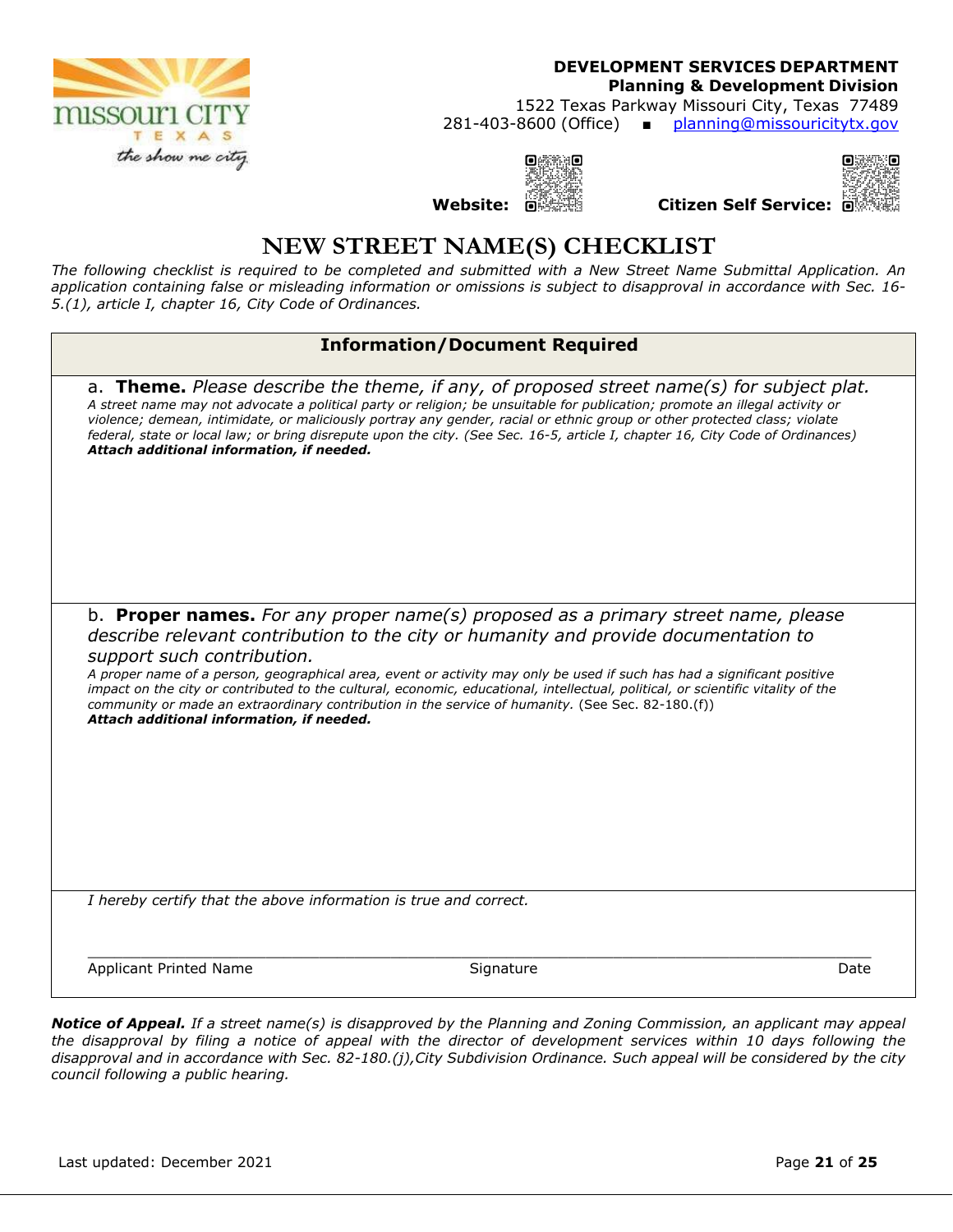

**Planning & Development Division** 

1522 Texas Parkway Missouri City, Texas 77489 281-403-8600 (Office) ■ planning@missouricitytx.gov

> $Q\otimes Q$ 33



**Website: Citizen Self Service:**

# **FEE SCHEDULE**

 **(As specified in the Development and Planning Schedule of Fees)** 

| <b>Application</b><br><b>Type</b>                | Per<br><b>Residential</b><br>Lots | $\boldsymbol{\mathsf{x}}$ | # of<br><b>Residential</b><br>Lots | $\ddot{}$ | Per<br><b>Acre</b> | <b>Acres not in</b><br><b>Residential</b><br>Lots | $=$        | Sub-<br><b>Total</b> | $+$ | <b>Base Fee</b> | $=$ | <b>Total</b><br>Fee |
|--------------------------------------------------|-----------------------------------|---------------------------|------------------------------------|-----------|--------------------|---------------------------------------------------|------------|----------------------|-----|-----------------|-----|---------------------|
| <b>Zoning Map</b><br><b>Amendment</b>            | Total acres: 	 * \$25.00          |                           |                                    |           |                    |                                                   |            | \$475.00             |     |                 |     |                     |
| <b>Specific Use</b><br><b>Permit</b>             | <b>Flat Fee</b>                   |                           |                                    |           |                    |                                                   |            | \$1,255.00           |     |                 |     |                     |
| Planned<br><b>Development</b><br><b>District</b> | <b>Flat Fee</b>                   |                           |                                    |           |                    |                                                   |            | \$1,255.00           |     |                 |     |                     |
| Conceptual<br>Plan                               | \$2.00                            |                           |                                    |           | \$10.00            |                                                   |            |                      |     | \$418.25        |     |                     |
| <b>Preliminary</b><br>Plat                       | \$6.00                            |                           |                                    |           | \$30.00            |                                                   |            |                      |     | \$418.25        |     |                     |
| <b>Final Plat</b>                                | \$12.50                           |                           |                                    |           | \$80.00            |                                                   |            |                      |     | \$523.00        |     |                     |
| Large<br>Acreage<br>Plat                         | <b>Flat Fee</b>                   |                           |                                    |           |                    |                                                   |            | \$375.00             |     |                 |     |                     |
| <b>Amending</b><br>Plat                          | <b>Flat Fee</b>                   |                           |                                    |           |                    |                                                   | \$375.00   |                      |     |                 |     |                     |
| <b>Vacation of</b><br>Plat                       | <b>Flat Fee</b>                   |                           |                                    |           |                    |                                                   | \$1,050.00 |                      |     |                 |     |                     |
| <b>Exemption</b><br>from<br><b>Platting</b>      | <b>Flat Fee</b>                   |                           |                                    |           |                    |                                                   | \$375.00   |                      |     |                 |     |                     |
| <b>Discussion</b><br><b>Item</b>                 | <b>Flat Fee</b>                   |                           |                                    |           |                    |                                                   | \$615.00   |                      |     |                 |     |                     |
| <b>Extension</b><br>of Plat<br><b>Approval</b>   | <b>Flat Fee</b>                   |                           |                                    |           |                    |                                                   | \$300.00   |                      |     |                 |     |                     |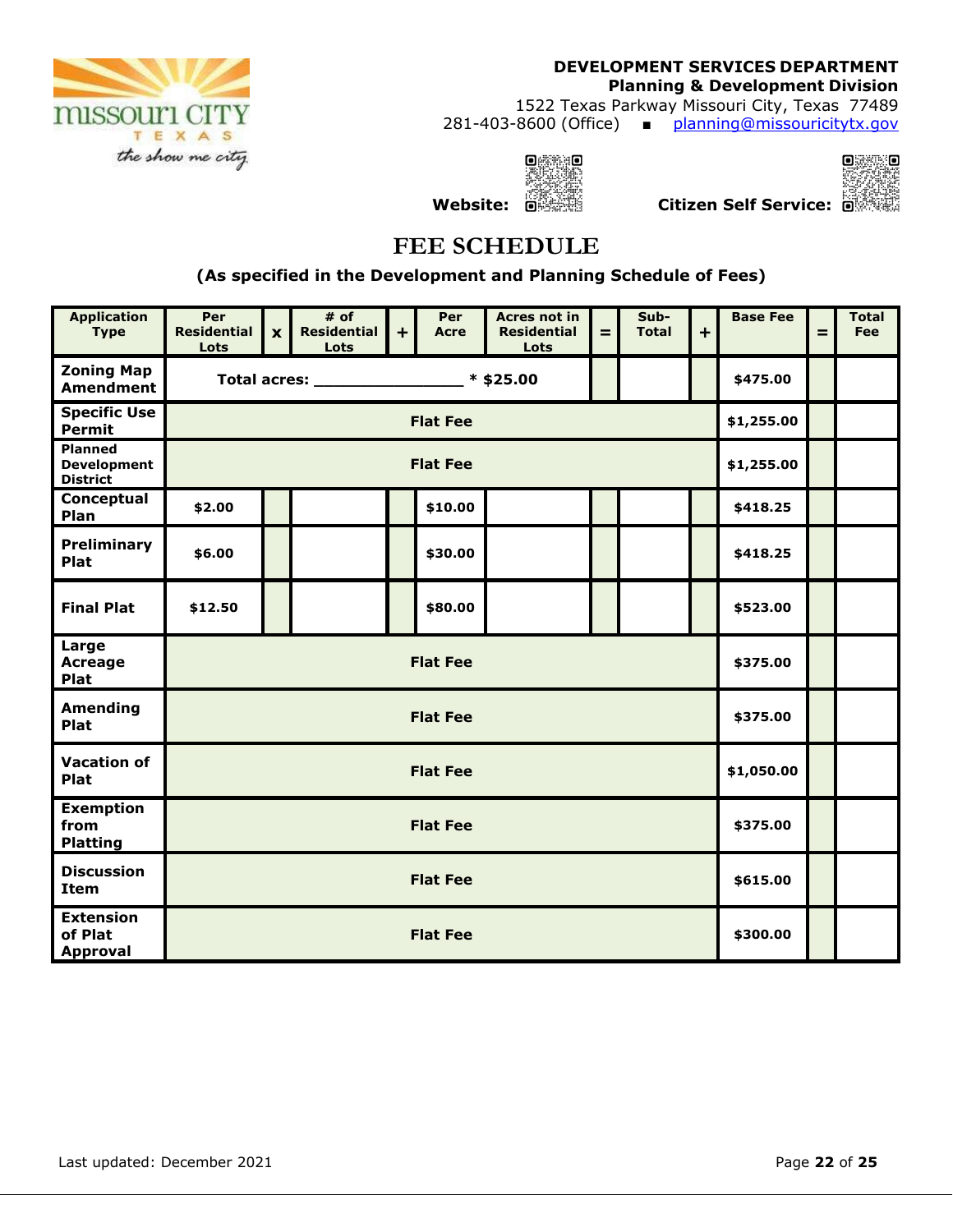

### **DEVELOPMENT SERVICES DEPARTMENT Planning & Development Division**  1522 Texas Parkway Missouri City, Texas 77489 281-403-8600 (Office) ■ planning@missouricitytx.gov

**Website: Citizen Self Service:**

同事

ាត



# FINAL REQUIRED DOCUME NTS

*In accordance with Section 82-36, Chapter 82. Subdivisions, City Code of Ordinances, after the commission has approved a final plat, the subdivider shall cause such final plat to be recorded in the appropriate county plat records. Following recordation of the final plat, the subdivider shall deliver to the city reproducible copies of the approved and recorded final plat.* 

| <b>NAME OF PLAT:</b>                                                 |                           |  |  |  |  |
|----------------------------------------------------------------------|---------------------------|--|--|--|--|
| <b>APPLICANT'S NAME</b> (ENGINEER, PLANNER, ARCHITECT, ETC.):        |                           |  |  |  |  |
| <b>PROJECT PLANNER</b> (TO BE COMPLETED BY STAFF)                    |                           |  |  |  |  |
| <b>FINAL RECORDED DOCUMENTS SUBMITTED</b> (TO BE COMPLETED BY STAFF) |                           |  |  |  |  |
| <b>APPLICATION STATUS (TO BE COMPLETED BY</b><br>STAFF)              | <b>COMPLETE</b><br>$\Box$ |  |  |  |  |

**□ INCOMPLETE** 

|                       | <b>Information/Document Required</b>                                                                             | <b>Print Copies</b>                                               | <b>Electronic</b>                                                              |  |
|-----------------------|------------------------------------------------------------------------------------------------------------------|-------------------------------------------------------------------|--------------------------------------------------------------------------------|--|
| <b>Staff Complete</b> | <b>Applicant Complete</b>                                                                                        | <b>Required</b>                                                   | <b>Copy Format</b><br><b>Required</b>                                          |  |
| □                     | $\Box$ Mylar of recorded plat                                                                                    | 1 copy                                                            | N/A                                                                            |  |
| $\Box$                | $\Box$ Plat print                                                                                                | 1 copy (24" $\times$ 36" –<br>Folded with title block<br>visible) | .pdf                                                                           |  |
| $\Box$                | $\Box$ Plat print with addressed lots,<br>reserves                                                               | 1 copy (24" $\times$ 36" –<br>Folded with title block<br>visible) | .pdf                                                                           |  |
| $\Box$                | $\Box$ List of addressed lots/reserves as<br>confirmed by Centerpoint Energy<br>Mapping and Addressing Division* | 1 copy                                                            | .pdf                                                                           |  |
| П                     | $\Box$ Recorded restrictive covenants /<br>deed restrictions                                                     | 1 copy                                                            | .pdf                                                                           |  |
| П                     | $\Box$ Plat                                                                                                      | N/A                                                               | .dwg<br>(AutoCAD<br>2007 or later)<br>(See AutoCAD<br>file layer<br>symbology) |  |

\* CenterPoint Energy Mapping and Addressing Division assigns all addresses within the City of Missouri City. Contact CenterPoint at (713) 207-4460 with final plat layout to acquire the physical address for lots/reserves.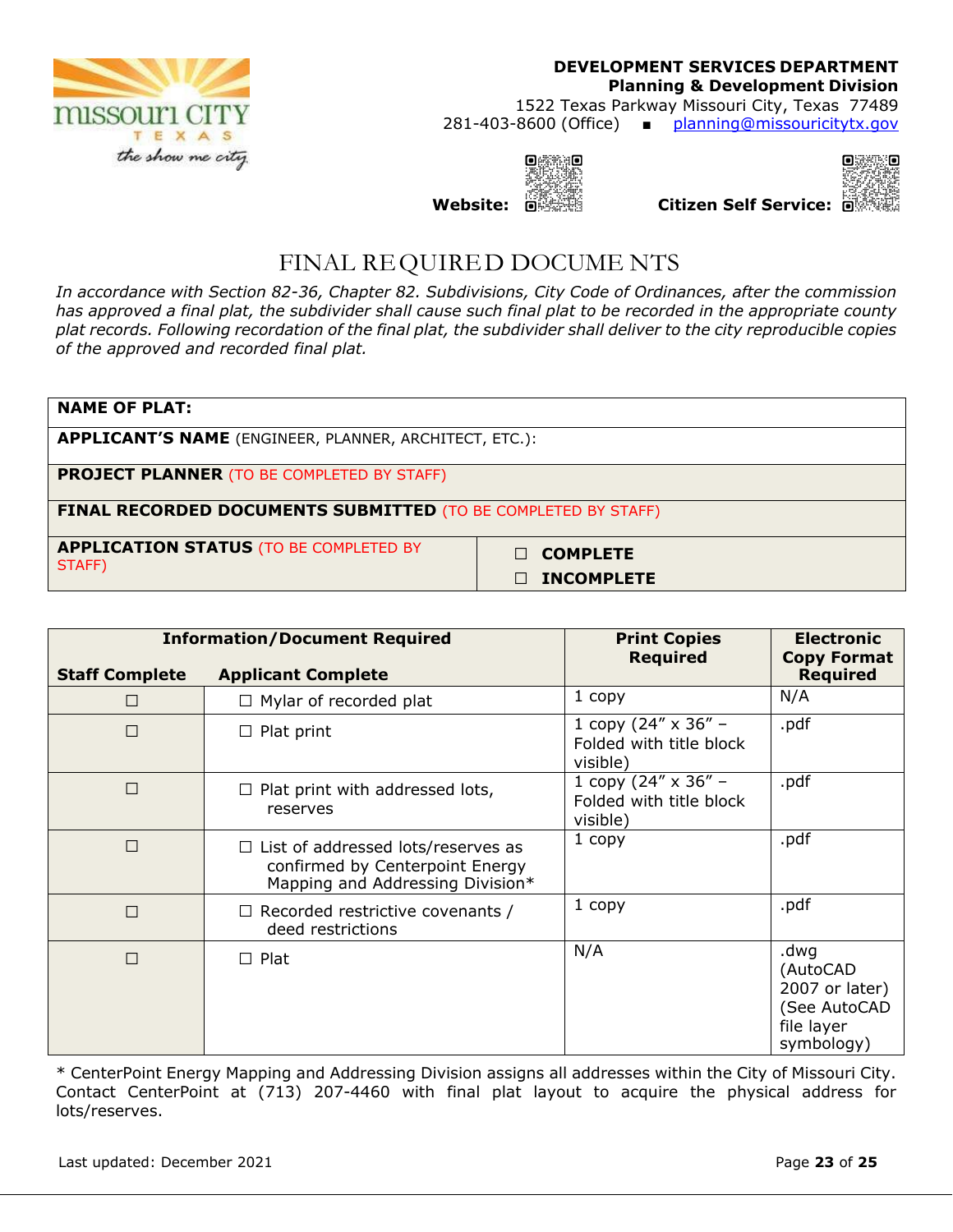

1522 Texas Parkway Missouri City, Texas 77489 281-403-8600 (Office) ■ planning@missouricitytx.gov

 $O(338.9)$ **Website: Citizen Self Service:**



**AUTOCAD LAYER SYMBOLOGY**

*AutoCAD files in DWG or DXF format are required with final plat applications and final recorded documents. AutoCAD files should be submitted to the Development Services Department.* 

**TEXAS STATE PLANE GRID COORDINATE SYSTEM OF NAD83 IS REQUIRED FOR ALL PLAT SUBMITTALS.**  *AutoCAD file layers should follow the order listed below. All features on electronic drawings must be free standing and independent of external reference blocks.*

| Layer                   | <b>Layer Name</b>  | <b>Description</b>                              | Layer | <b>Layer Name</b>                  | <b>Description</b>                |  |  |
|-------------------------|--------------------|-------------------------------------------------|-------|------------------------------------|-----------------------------------|--|--|
| 1                       | <b>CL</b>          | Centerline                                      | 20    | <b>NORTH</b>                       | North Arrow                       |  |  |
| $\overline{2}$          | <b>ROW</b>         | Right of Way                                    | 21    | <b>BUILDLN</b>                     | <b>Building Lines</b>             |  |  |
| 3                       | <b>LOTLINE PRO</b> | Lot Line/Reserves                               |       | <b>BUILDFP</b>                     | <b>Building Footprint</b>         |  |  |
| 4                       | <b>BOUNDARY</b>    | <b>Boundaries</b>                               | 23    | <b>TOPO</b>                        | Topography                        |  |  |
| 5<br><b>BMARK</b>       |                    | City of Missouri City<br>Benchmark              | 24    | UTIL_PRO                           | Utilities (Proposed)              |  |  |
|                         |                    |                                                 | 25    | <b>LAKES</b>                       | Lakes / Ponds, etc.               |  |  |
| 6                       | <b>LOTNOS</b>      | Lot Numbers / Block<br><b>Names</b>             | 26    | <b>STREAM</b>                      | Creeks / Bayous /<br>Rivers, etc. |  |  |
| $\overline{ }$          | <b>SUBDIVNM</b>    | <b>Subdivision Name</b>                         | 27    | <b>CANAL</b>                       | Canals                            |  |  |
|                         |                    | /Section Numbers                                | 28    | <b>RR</b>                          | Railroads                         |  |  |
| 8                       | <b>STREETNM</b>    | <b>Street Names</b>                             | 29    | <b>ADDRESS</b>                     | <b>Street Address</b>             |  |  |
| 9<br><b>WATER PRO</b>   |                    | Water Lines (Proposed)                          | 30    | <b>CITYLIM</b><br>City Limit Lines |                                   |  |  |
|                         |                    |                                                 | 31    | <b>COUNTYLN</b>                    | County Lines                      |  |  |
| 10                      | <b>SANSWR PRO</b>  | <b>Sanitary Sewers</b>                          |       |                                    |                                   |  |  |
|                         |                    | (Proposed)                                      | 32    | ETJ                                | ETJ Lines                         |  |  |
| 11<br><b>STMSWR PRO</b> |                    | Storm Sewers (Proposed)                         |       |                                    | Notes /                           |  |  |
| 12                      | <b>DRAINAGE</b>    | Drainage Ditch                                  | 33    | <b>NOTES</b>                       | Miscellaneous<br>Notations        |  |  |
| 13                      | <b>PVMT_PRO</b>    | Pavement (Proposed)                             | 34    | <b>STAMP</b>                       | City of Missouri                  |  |  |
| 14                      | <b>PVMT EXI</b>    | Pavement (Existing)                             |       |                                    | City Approval<br>Stamp            |  |  |
|                         |                    |                                                 | 35    | UTIL EXI                           | Utilities Existing                |  |  |
| 15                      | <b>CURVEDT</b>     | Curve Data                                      |       |                                    |                                   |  |  |
|                         |                    |                                                 | 36    | LOTLINE_EXI                        | Lot Line /                        |  |  |
| 16                      | <b>SURVEYDT</b>    | Survey<br>Data/TICS/Station                     |       |                                    | Reserves<br>(Existing)            |  |  |
|                         |                    | <b>Numbers</b>                                  | 37    | <b>WATER_EXI</b>                   | Water Lines (Existing)            |  |  |
|                         |                    |                                                 |       |                                    | <b>Sanitary Sewers</b>            |  |  |
| 17                      | <b>EASEMENT</b>    | Easements                                       | 38    | SANSWR_EXI                         | (Existing)                        |  |  |
| 18                      | <b>TBLOCK</b>      | Title Block / Vicinity Maps /<br>Legend / Scale | 39    | <b>STMSWR EXI</b>                  | <b>Storm Sewers</b><br>(Existing) |  |  |
| 19                      | <b>MATCHLN</b>     | Match Lines                                     | 40    | <b>SIDWALKS</b>                    | Sidewalks (Proposed)              |  |  |

Last updated: December 2021 Page **24** of **25**